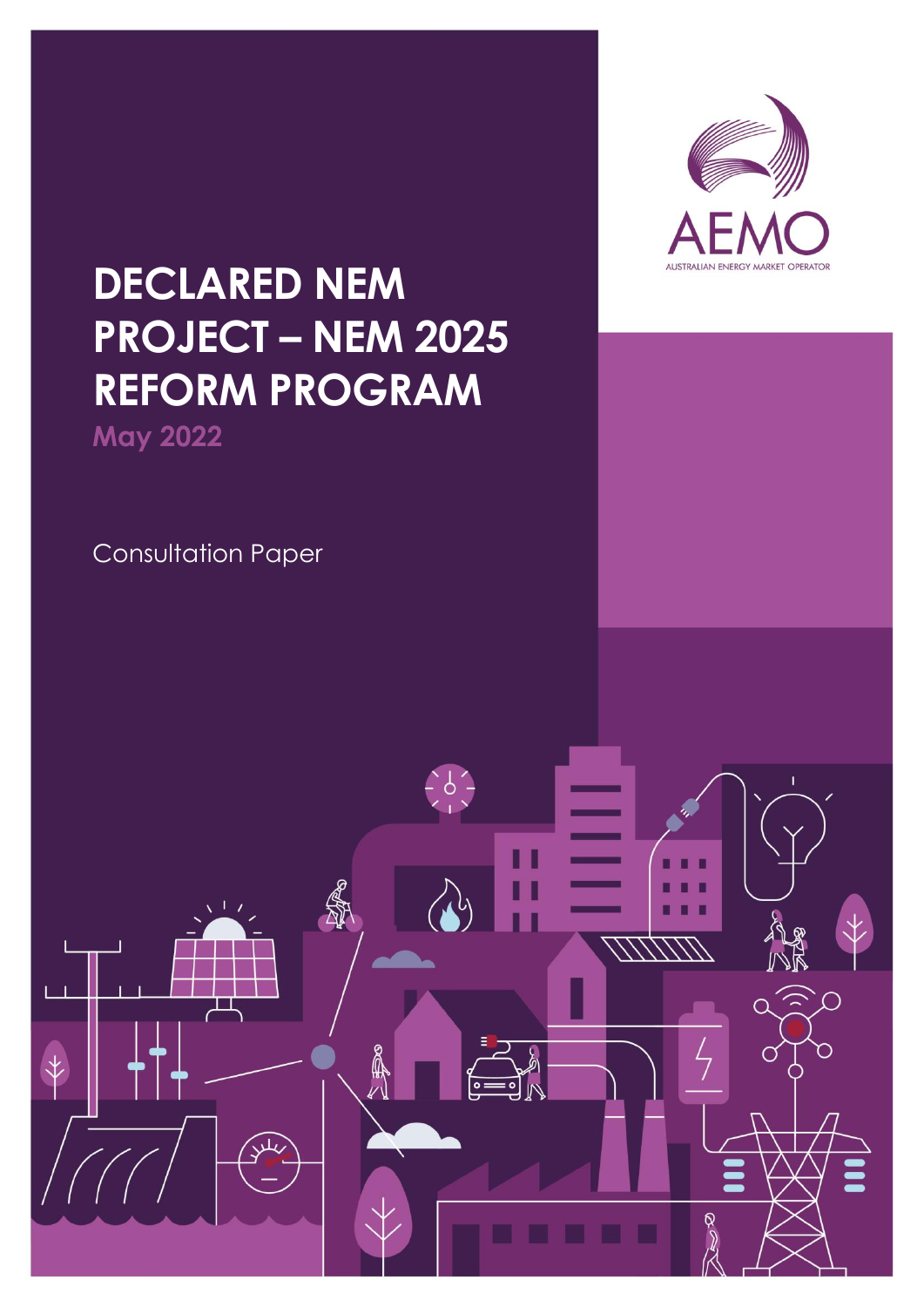



## **Important notice**

### **Purpose**

AEMO is consulting on the determination of the National Electricity Market (NEM) 2025 Reform Program as a declared NEM project in accordance with clause 2.11 and clause 8.9 of the National Electricity Rules (Rules).

This document has effect only for the purposes set out in the Rules, and the Rules and the National Electricity (Law) prevail over this document to the extent of any inconsistency.

This publication has been prepared by AEMO using information available at 11 May 2022.

### **Disclaimer**

This document or the information in it may be subsequently updated or amended. This document does not constitute legal or business advice, and should not be relied on as a substitute for obtaining detailed advice about the National Electricity Law or National Electricity Rules or any other applicable laws, procedures or policies. AEMO has made every effort to ensure the quality of the information in this document but cannot guarantee its accuracy or completeness.

Accordingly, to the maximum extent permitted by law, AEMO and its officers, employees and consultants involved in the preparation of this document:

- make no representation or warranty, express or implied, as to the currency, accuracy, reliability or completeness of the information in this document; and
- are not liable (whether by reason of negligence or otherwise) for any statements or representations in this document, or any omissions from it, or for any use or reliance on the information in it.

#### **Version control**

| <b>Version</b> | Release date | <b>Changes</b> |
|----------------|--------------|----------------|
| #1             | 11/05/2022   |                |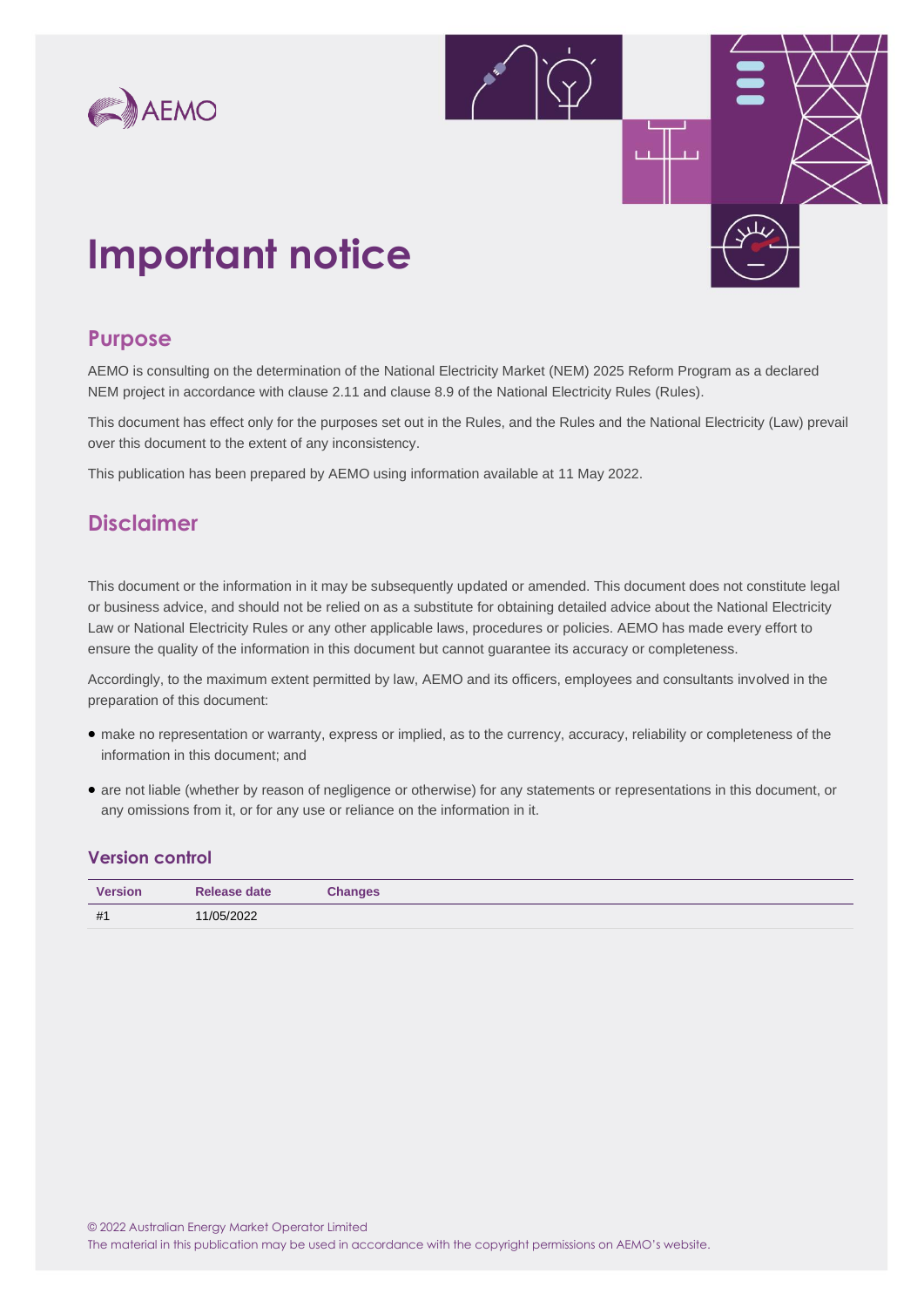# <span id="page-2-0"></span>**Executive summary**

The publication of this Consultation Paper commences the first stage of the Rules consultation process conducted by AEMO to consider a determination of the National Electricity Market (NEM) 2025 Reform Program as a declared NEM project.

The NEM 2025 Reform Program has been established in order to coordinate delivery of a suite of reforms recommended by the Energy Security Board (ESB) and endorsed by the First Ministers in October 2021, to meet the needs of the energy transition.

Four major areas, or pathways, have been recognised by the ESB and have been designed to ensure immediate problems are addressed and the future direction of the NEM's investment and operation is clear:

- 1. Resource adequacy mechanisms and ageing thermal retirement.
- 2. Essential system services and scheduling and ahead mechanisms.
- 3. Integration of distributed energy resources (DER) and flexible demand.
- 4. Transmission and access.

To complement the above four pathways, a Data Strategy pathway for the NEM is also required to ensure delivery and implementation of the NEM 2025 Reform Program is seamless.

The reforms outlined above will enable the NEM to:

- Allow consumers to benefit from rapidly changing technologies in our power system;
- Unlock the value of flexible demand and distributed energy resources;
- Work alongside government schemes which are delivering on their policy commitments including emissions reduction; and
- Provide clear signals for timely and efficient investment to deliver reliable, secure, and affordable electricity for consumers.

In order to deliver the above, AEMO has undertaken a preliminary impact assessment and identified that multiple reform initiatives will require IT and business process changes. Initial indicative AEMO implementation costs for the NEM 2025 Reform Program are estimated to be approximately \$250 million-\$330 million with an additional \$9 million-\$18 million for the Data Strategy pathway. These indicative costs excluded a capacity mechanism, congestion mechanism and ongoing operating expenditure costs that may result from the reforms. AEMO is in the process of updating these estimates to reflect the work we have done in partnership with the Reform Delivery Committee.

AEMO has been working with industry through the Reform Delivery Committee to develop an integrated roadmap for NEM regulatory and IT systems implementation (the NEM2025 Implementation Roadmap) to ensure efficient deployment of the NEM 2025 Reform Program so that unnecessary or duplicative costs are avoided. Further information on the NEM2025 Implementation Roadmap can be found on AEMO's website: AEMO | Regulatory [Implementation Roadmap.](https://www.aemo.com.au/initiatives/major-programs/regulatory-implementation-roadmap)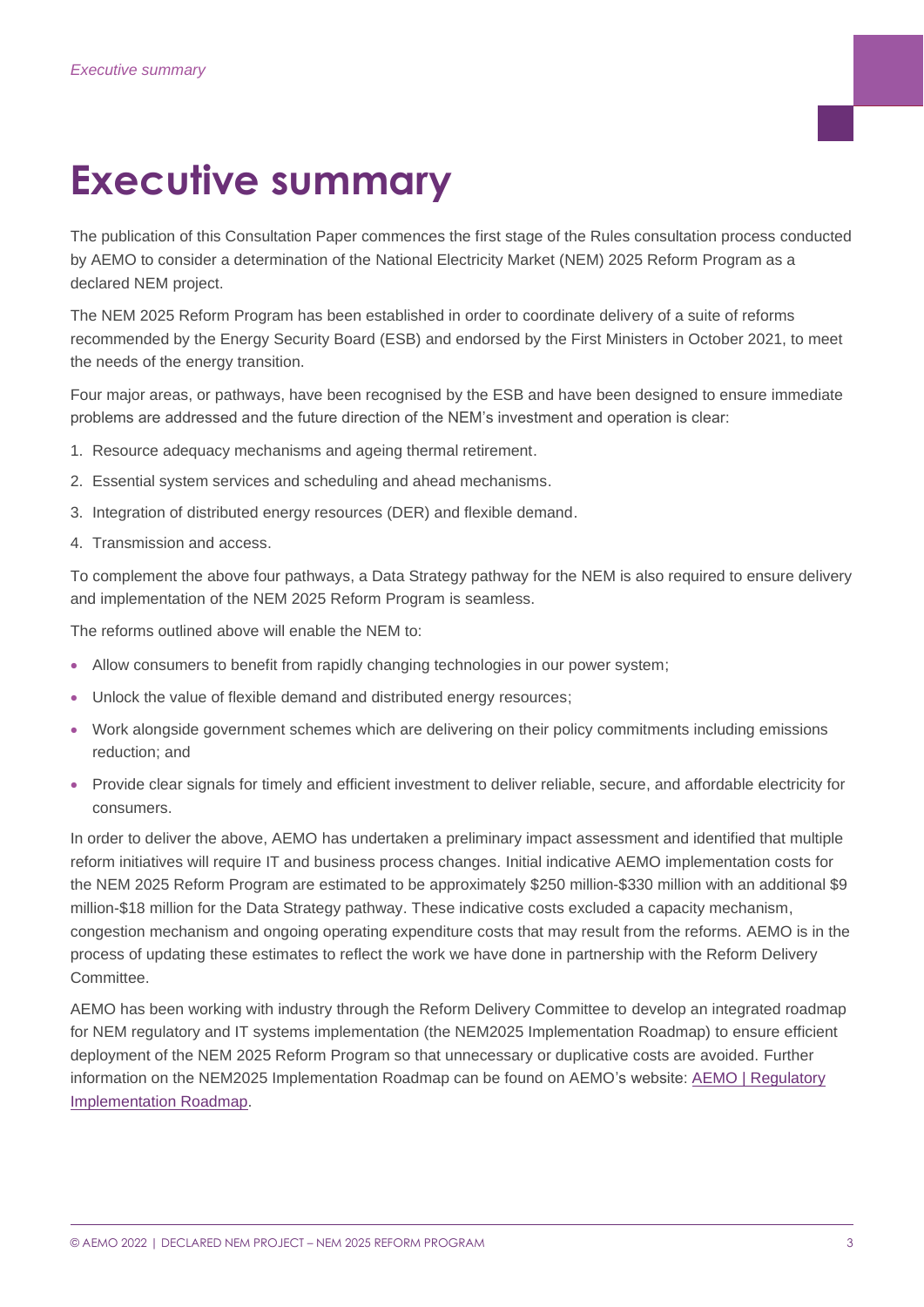### Declared NEM project

AEMO recovers the costs of performing its functions from Registered Participants. Pursuant to clause 2.11.1(a) of the National Electricity Rules (NER), AEMO recovers costs from Registered Participants in accordance with the structure of Participant fees determined by AEMO. The current Participant fee structure determined by AEMO for electricity markets applies from 1 July 2021 to 30 June 2026. Subject to consultation, the NER allows for AEMO to determine an additional fee to recover the costs of specific projects during the term of a Participant fee structure determination (declared NEM project).

Pursuant to clause 2.11.1(ba) of the NER, AEMO may determine any of the following projects to be a declared NEM project:

- a major reform or development (including an anticipated reform or development) of the market; or
- a major change (including an anticipated change) to a function, responsibility, obligation or power of AEMO under the Rules; or
- a major change (including an anticipated change) to any of the computer software or systems that AEMO uses in the performance of any of its functions, responsibilities, obligations or powers under the Rules.

When AEMO determines a project to be a declared NEM project under clause 2.11.1(ba), it must also determine the start date for recovery and the period or periods over which recovery will occur for the declared NEM project.

AEMO must also determine the structure of an additional Participant fee to be used in the recovery of costs associated with a declared NEM project until the next general determination of all Participant fees is made under clause 2.11.1(a) of the NER.

AEMO has prepared this Consultation Paper to consult on whether to determine the NEM 2025 Reform Program as a declared NEM project.

Stakeholders should note that this consultation relates only to determining whether the NEM 2025 Reform Program should be a declared NEM project. The structure for an additional Participant fee for recovery of the costs of the project including the Registered Participants that will be charged the fee, as well as the start date for recovery and the period or periods over which recovery will occur, will be determined in a separate, subsequent consultation.

Stakeholders are invited to submit written responses on the issues and questions identified in this paper by email to [kevin.ly@aemo.com.au](mailto:kevin.ly@aemo.com.au) by 5.00 pm (Australian Eastern Standard Time [AEST]) on 15 June 2022, in accordance with the Notice of First Stage of Consultation published with this paper.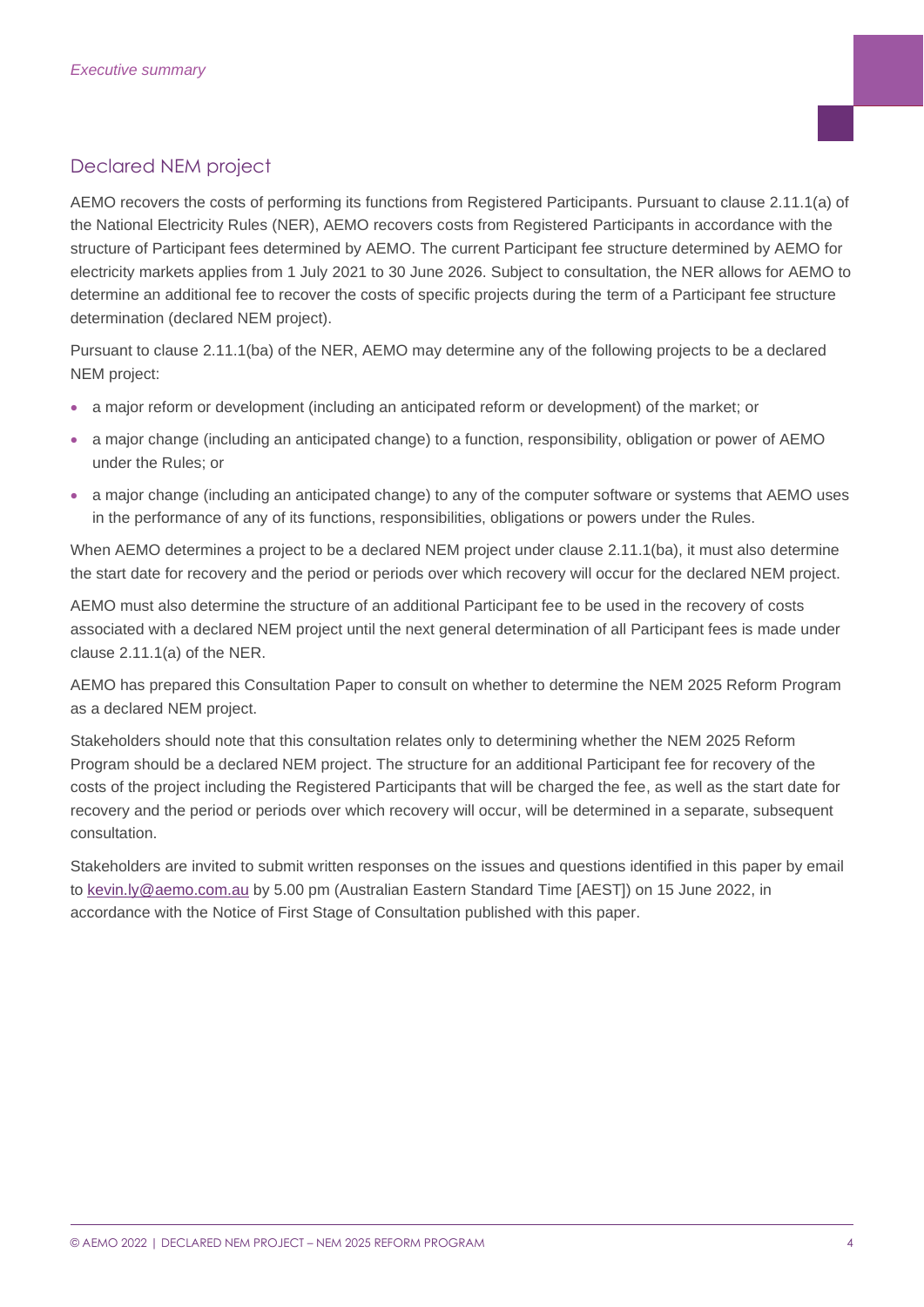## **Contents**

|                  | Executive summary                                 | 3              |
|------------------|---------------------------------------------------|----------------|
| 1                | <b>Stakeholder Consultation Process</b>           | 6              |
| 2                | Background                                        | $\overline{7}$ |
| 2.1              | <b>NER</b> requirements                           | 7              |
| 2.2              | Context for this consultation                     | 7              |
| 3                | <b>Discussion</b>                                 | 13             |
| 3.1              | Declared NEM project                              | 13             |
| A1.              | AEMO's Functional Relationship Heatmap Assessment | 18             |
| A <sub>1.1</sub> | NEM 2025 Reform Initiatives                       | 18             |
| A1.2             | Foundational and Strategic Initiatives            | 20             |
| A2.              | Glossary                                          | 21             |
|                  |                                                   |                |

## **Tables**

| Table 1 | Consultation timeline                                         |    |
|---------|---------------------------------------------------------------|----|
| Table 2 | Reform pathways and their NEM program scope                   | 10 |
| Table 3 | Prerequisite reform pathways and their associated initiatives | 12 |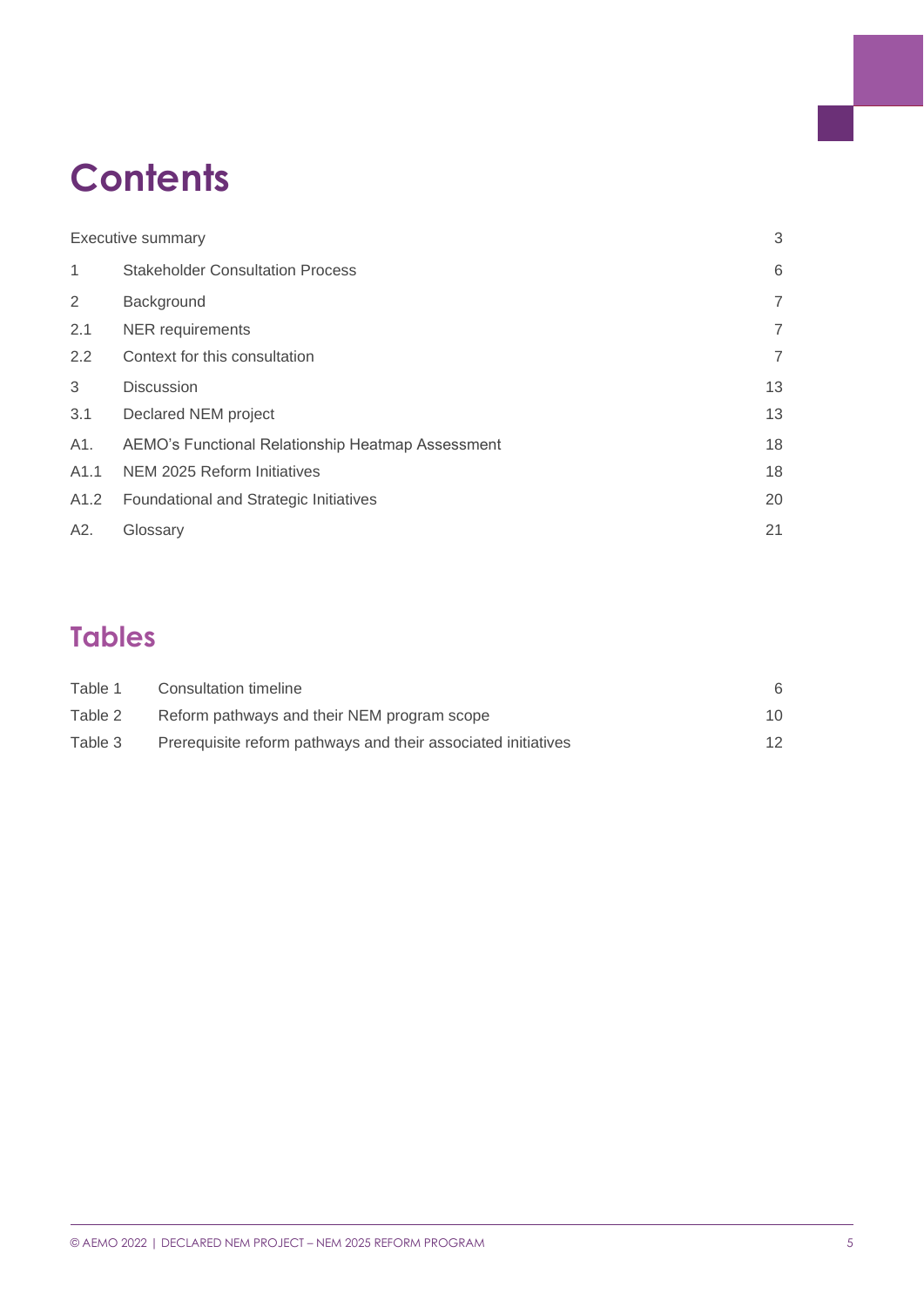# <span id="page-5-0"></span>**1 Stakeholder Consultation Process**

As required by the NER, AEMO is consulting on whether to determine the NEM 2025 Reform Program as declared NEM project in accordance with the Rules consultation process in rule 8.9.

Note that there is a glossary of terms used in this Consultation Paper at Appendix A. References in this paper to 'clause x' is a reference to a clause in the NER.

AEMO's indicative timeline for this consultation is outlined below. Dates may be adjusted depending on the number and complexity of issues raised in submissions and any meetings with stakeholders.

| <b>Deliverable</b>                           | Indicative date                     |
|----------------------------------------------|-------------------------------------|
| <b>Consultation Paper published</b>          | Wednesday 11 May 2022               |
| <b>Submissions due on Consultation Paper</b> | Wednesday 15 June 2022              |
| <b>Draft Report published</b>                | Wednesday 13 July 2022 <sup>1</sup> |
| <b>Submissions due on Draft Report</b>       | Wednesday 27 July 2022              |
| <b>Final Report published</b>                | Wednesday 7 September 2022          |

#### <span id="page-5-1"></span>**Table 1 Consultation timeline**

Stakeholders should note that this consultation relates only to determining whether the NEM 2025 Reform Program should be a declared NEM project. The structure for an additional Participant fee for recovery of the costs of the project including the Registered Participants that will be charged the fee, as well as the start date for recovery and the period or periods over which recovery will occur, will be determined in a separate, subsequent consultation.

Therefore, stakeholders should not make submissions to this consultation that relate to the structure of the additional Participant fee for recovery of the costs of the project, the Registered Participants that should or should not be charged, or when that fee will be paid.

An indicative timetable on the separate consultation to determine the actual fee structure for recovery of the costs of the project including the Registered Participants that will be charged and the effective dates of that fee will be included in the consultation paper for that separate consultation. Based on the indicative timeline above, it is expected that the further separate consultation will not commence until September 2022 at the earliest.

<sup>1</sup> This assumes that AEMO concludes that it is not desirable or necessary to hold any meetings under clause 8.9(f) of the Rules (If meetings are held, meetings must be held within a further 25 business days after submissions close, and this will then impact the consultation dates following the meeting)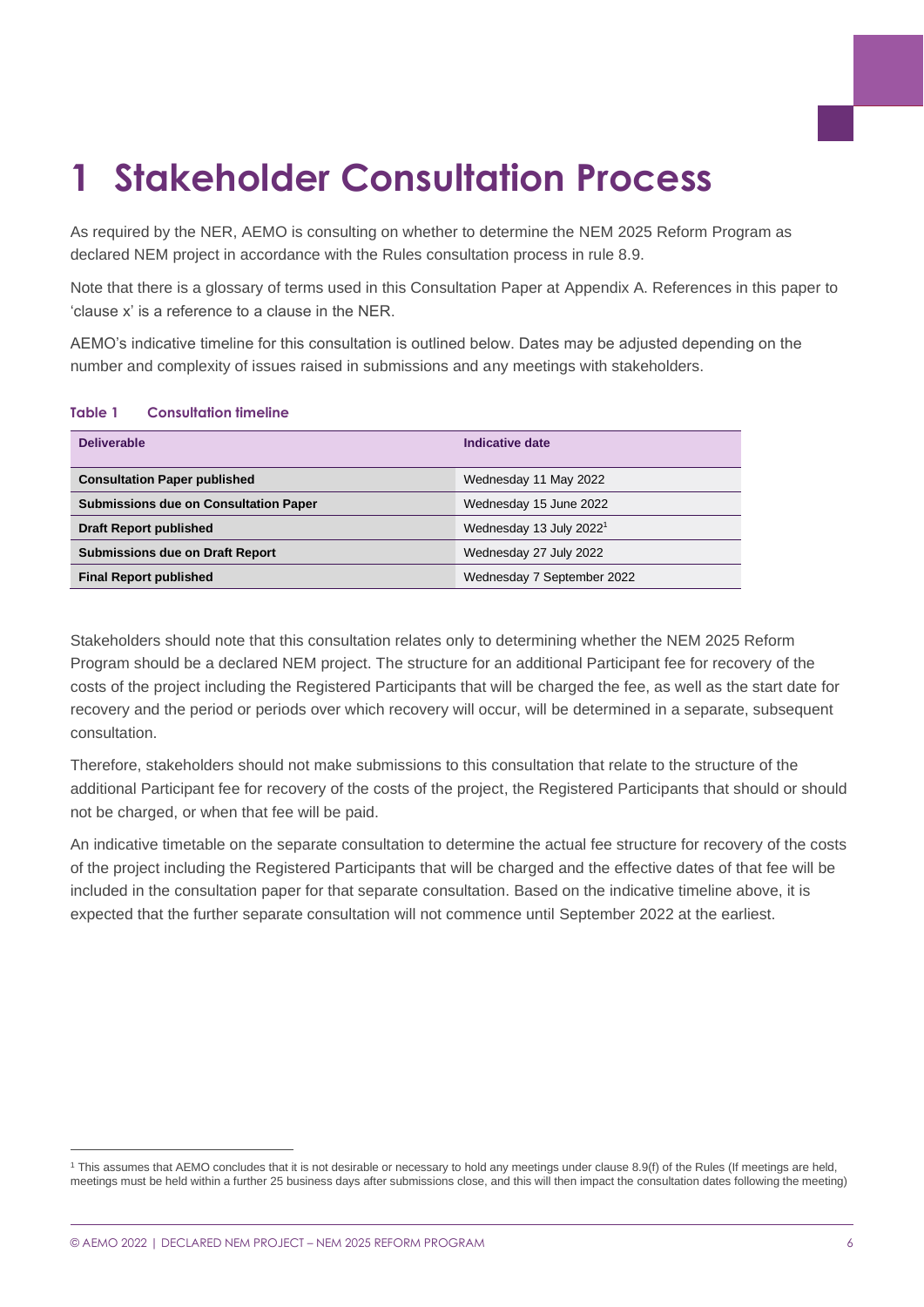# <span id="page-6-0"></span>**2 Background**

### <span id="page-6-1"></span>**2.1 NER requirements**

AEMO recovers the costs of performing its functions from Registered Participants.

Pursuant to clause 2.11.1(a) of the NER, AEMO recovers costs from Registered Participants in accordance with the structure of Participant fees determined by AEMO.

The current Participant fee structure determined by AEMO for electricity markets applies from 1 July 2021 to 30 June 2026.

However, subject to consultation, the NER allows for AEMO to determine a separate fee to recover the costs of specific projects during the term of a Participant fee structure determination (declared NEM project).

Pursuant to clause 2.11.1(ba) of the NER, AEMO may determine any of the following projects to be a declared NEM project:

- a major reform or development (including an anticipated reform or development) of the market; or
- a major change (including an anticipated change) to a function, responsibility, obligation or power of AEMO under the Rules; or
- a major change (including an anticipated change) to any of the computer software or systems that AEMO uses in the performance of any of its functions, responsibilities, obligations or powers under the Rules.

When AEMO determines a project to be a declared NEM project under clause 2.11.1(ba), it must also determine the start date for recovery and the period or periods over which recovery will occur for the declared NEM project.

AEMO must also determine the structure of an additional Participant fee to be used in the recovery of costs associated with a declared NEM project until the next general determination of all Participant fees is made under clause 2.11.1(a) of the NER.

AEMO has prepared this Consultation Paper to consult on whether to determine the NEM 2025 Reform Program to be a declared NEM project.

### <span id="page-6-2"></span>**2.2 Context for this consultation**

#### **2.2.1 The ESB's Post 2025 Project**

The ESB was tasked by the former Council of Australian Governments Energy Council (COAG EC), to advise on design changes required to transition the NEM into a modern energy system fit to meet consumers' evolving wants and needs.

The Post 2025 electricity market design work<sup>2</sup> has been developed to address the change of expanding consumer choices, new technologies, and large-scale capital replacement as old thermal power stations exit the market. The

<sup>&</sup>lt;sup>2</sup> [Energy Security Board | Post 2025 electricity market design project \(aemc.gov.au\)](https://esb-post2025-market-design.aemc.gov.au/)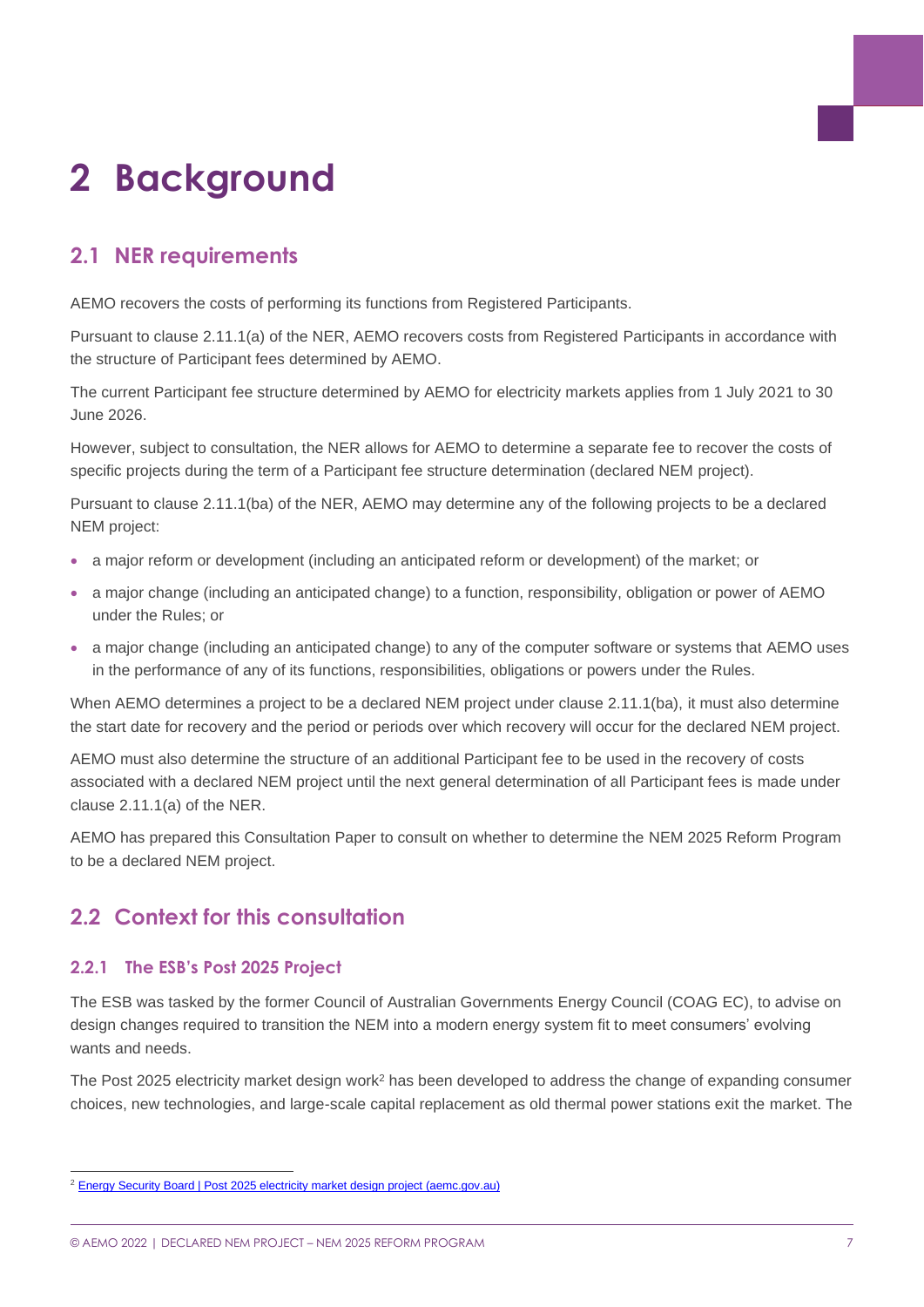speed of which the change is occurring requires immediate reform so that the benefits and opportunities from changes such as new technologies and other DER can be delivered to consumers.

In July 2021, the ESB recommended a range of reforms under four major pathways to ensure immediate problems are addressed and the future direction of the NEM's investment and operation is clear:

- 1. Resource adequacy mechanisms and ageing thermal retirement
- 2. Essential system services and scheduling and ahead mechanisms
- 3. Integration of distributed energy resources (DER) and flexible demand
- 4. Transmission and access

To complement the above four pathways, a Data Strategy pathway for the NEM is also required to ensure delivery and implementation of the NEM 2025 Reform Program is seamless.

The above reforms aim to enable the NEM to:

- Allow consumers to benefit from rapidly changing technologies in our power system;
- Unlock the value of flexible demand and distributed energy resources;
- Work alongside government schemes which are delivering on their policy commitments including emissions reduction; and
- Provide clear signals for timely and efficient investment to deliver reliable, secure, and affordable electricity for consumers.

In October 2021, National Cabinet agreed that the ESB proceed with implementation of the recommendations. National Cabinet however sought further advice on a capacity mechanism and congestion mechanism by the end of 2022.

#### **2.2.2 The NEM 2025 Reform Program**

AEMO has identified various initiatives required to deliver the ESB's policy reforms. The majority of these initiatives will be subject to the AEMC's rule change process. To implement these initiatives efficiently and transparently, AEMO, with the support of the AEMC and the AER, established a strategic group of representatives from across the energy sector, the Reform Delivery Committee<sup>3</sup>. The role of the Committee is to facilitate deep and effective collaboration across the industry to develop a Regulatory and IT implementation Roadmap, the NEM2025 Implementation Roadmap<sup>4</sup> .

This Roadmap appropriately prioritises and sequences reform implementation considering interdependencies with a least-cost whole-of-system intent for the benefit of the consumer, and includes the initiatives that require a significant implementation effort across multiple industry participants.

Table 2 below provides a summary of the initiatives that make up the NEM 2025 reforms, and the scope of this consultation. Please note that the capacity mechanism and congestion management mechanism has not been captured as part of this consultation and will be picked up separately in the event a policy decision is made to proceed with these reforms. All initiatives listed in Table 2 form part of the NEM 2025 Reform Program declared NEM project determination.

<sup>&</sup>lt;sup>3</sup> Representatives of the Reform Delivery Committee can be viewed on AEMO's website: **[AEMO | Reform Delivery Committee](https://www.aemo.com.au/consultations/industry-forums-and-working-groups/list-of-industry-forums-and-working-groups/reform-delivery-committee)** 

<sup>4</sup> Further information on the consultation of the Roadmap can be viewed on AEMO's website[: AEMO | Regulatory Implementation Roadmap](https://www.aemo.com.au/initiatives/major-programs/regulatory-implementation-roadmap)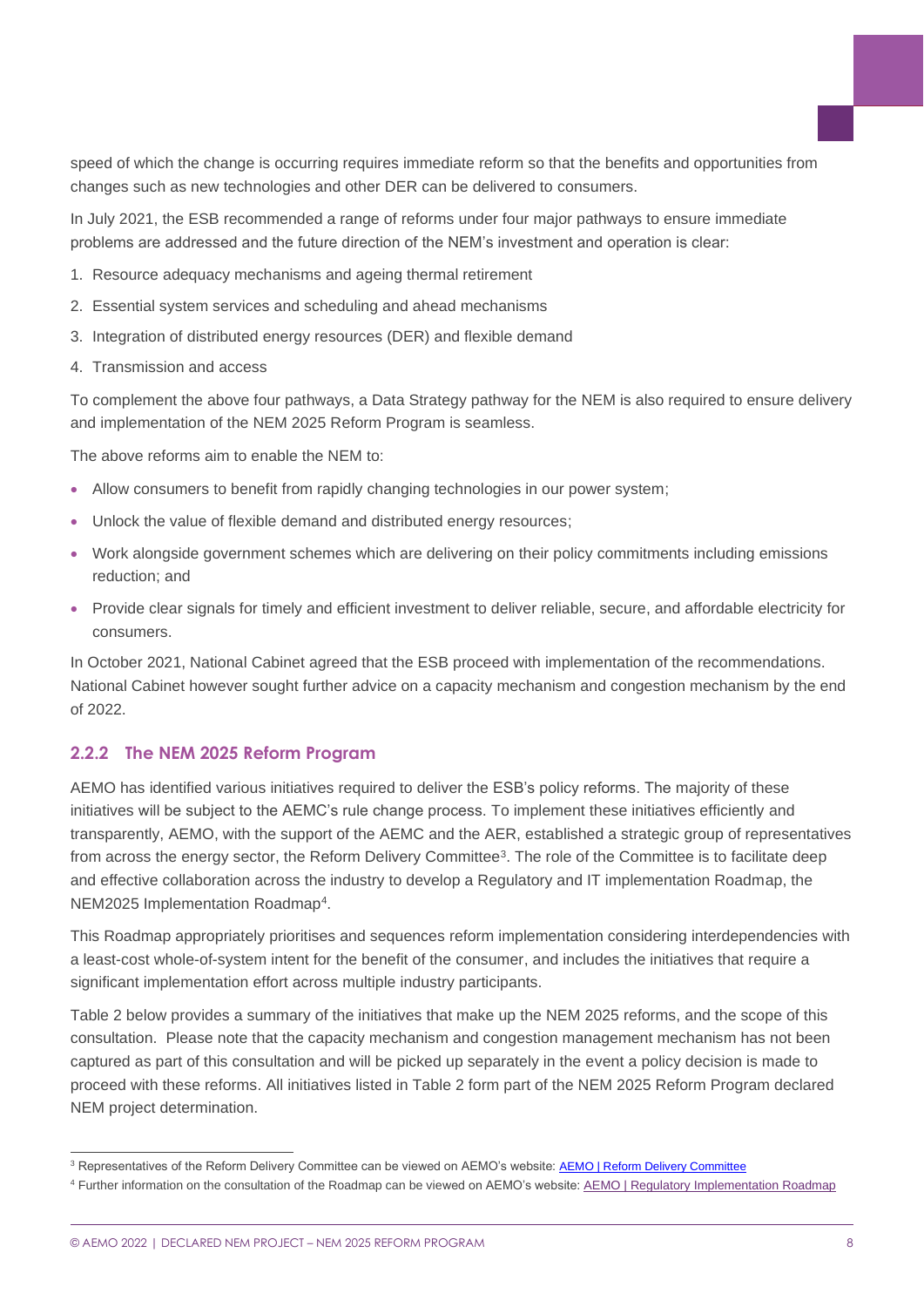AEMO has also identified a subset of initiatives that are prerequisites to implementation of the NEM 2025 Reform Program initiatives (see Table 3). These initiatives have been categorised as either AEMO Foundational or AEMO Strategic pathways, and form part of the NEM 2025 Reform Program declared NEM project determination.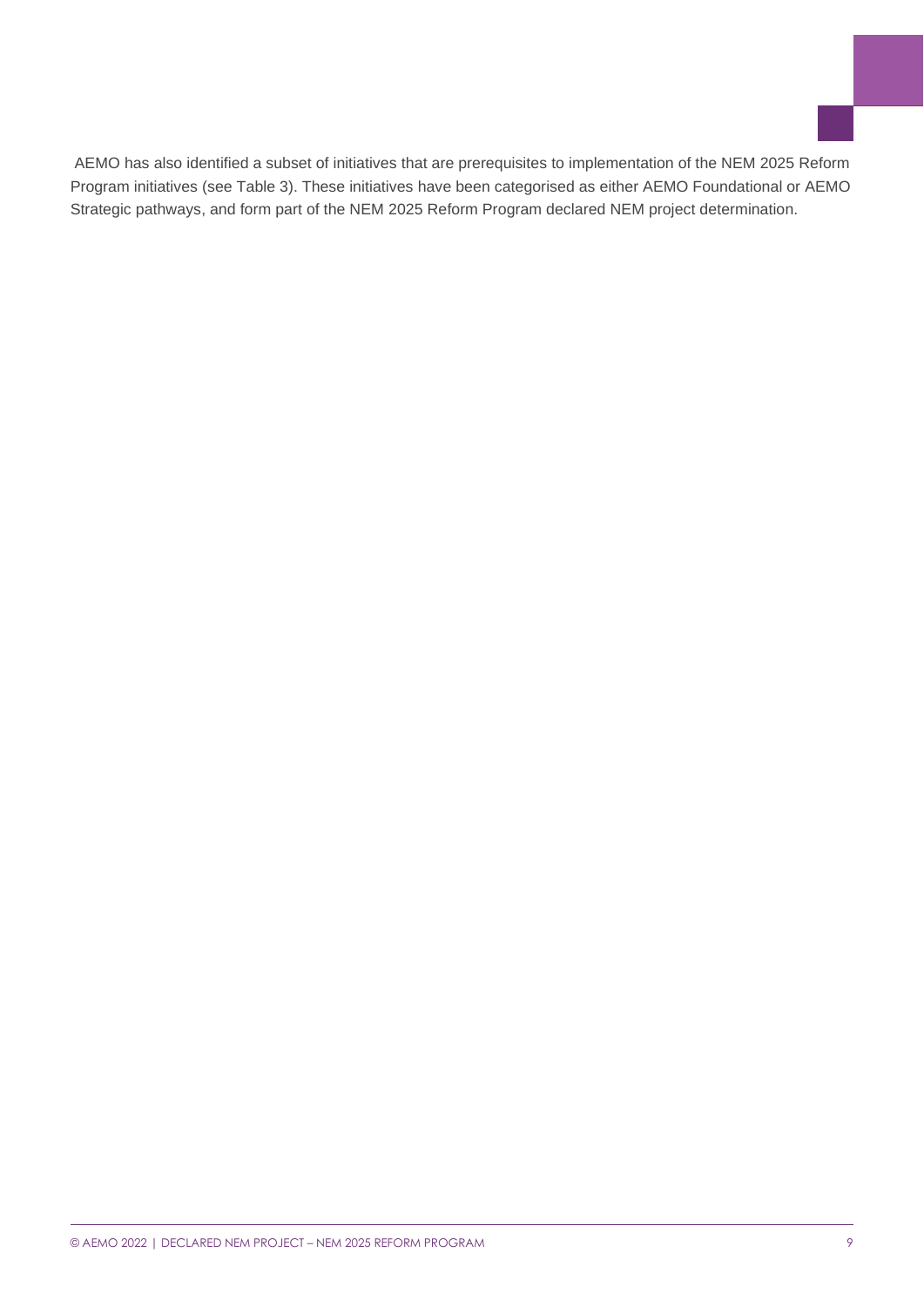#### **Table 2 Reform pathways and their NEM program scope**

| Pathway                                               | Objective                                                                                                                                                                                                                                                                                                                                                                                                                                                                                                                                                                                                                                                                                                                                                                                                               | This means                                                                                                                                                                                                                                                             | <b>NEM Program Scope<sup>5</sup></b>                                                                                                                                                                                                                                                                                        |  |  |
|-------------------------------------------------------|-------------------------------------------------------------------------------------------------------------------------------------------------------------------------------------------------------------------------------------------------------------------------------------------------------------------------------------------------------------------------------------------------------------------------------------------------------------------------------------------------------------------------------------------------------------------------------------------------------------------------------------------------------------------------------------------------------------------------------------------------------------------------------------------------------------------------|------------------------------------------------------------------------------------------------------------------------------------------------------------------------------------------------------------------------------------------------------------------------|-----------------------------------------------------------------------------------------------------------------------------------------------------------------------------------------------------------------------------------------------------------------------------------------------------------------------------|--|--|
| <b>Resource</b><br>Adequacy<br>Mechanism <sup>6</sup> | Establish new market-based arrangements to explicitly<br>value capacity to provide an 'investable' and enduring<br>long-term signal<br>Establish market arrangements that support efficient<br>allocation of investment risk between participants,<br>jurisdictions, and consumers<br>Establish tools that provide jurisdictions sufficient<br>confidence that reliability will be maintained in a way that<br>preserves market signals                                                                                                                                                                                                                                                                                                                                                                                 | We have investment in the right mix of<br>resources (generation, storage and demand<br>response) in place prior to anticipated plant<br>closures, and that plant exit does not cause<br>significant price or reliability shocks to<br>consumers through the transition | <b>MT PASA Enhancements</b><br>(Note other reforms are being<br>considered through ESB policy<br>considerations)                                                                                                                                                                                                            |  |  |
| <b>Essential System</b><br><b>Services</b>            | Establish new market-based arrangements to value the<br>services needed to support the changing mix of resources<br>in the NEM (frequency, inertia, system strength, and<br>operating reserves)<br>Establish new market mechanisms to support<br>efficient scheduling and dispatch by AEMO<br>Deliver a range of supply and demand-based technologies<br>$\bullet$<br>and resources with capabilities to deliver these essential<br>services                                                                                                                                                                                                                                                                                                                                                                            | We have the resources and services when<br>needed to manage the complexity of dispatch<br>and to deliver a secure supply to customers                                                                                                                                  | Fast Frequency Response<br><b>Mandatory Primary Frequency</b><br>Response<br><b>Operating Reserve Market</b><br>System Strength (Planning)<br><b>Operational Security Mechanism</b>                                                                                                                                         |  |  |
| Integration of<br><b>DER &amp; Flexible</b><br>Demand | Establish frameworks that enable consumers to be<br>rewarded for their flexible demand and generation,<br>facilitate options for how they want to engage and remain<br>protected by a fit-for-purpose consumer<br>protections framework<br>Establish wholesale market arrangements that support<br>innovation, the integration of new business models and a<br>more efficient supply and demand balance<br>Establish networks with the ability to accommodate the<br>continued update of DER, two-way energy flows, and<br>manage the security of the network in a cost-effective way<br>Provide AEMO with the visibility and tools it needs to<br>$\bullet$<br>continue to operate a safe, secure, and reliable system,<br>including maintaining system security associated with low<br>minimum system load conditions | We create new opportunities for consumers<br>about how they receive and use energy and<br>are rewarded for doing so flexibly                                                                                                                                           | <b>Integrating Energy Storage</b><br><b>Flexible Trading Arrangements</b><br><b>Scheduled Lite</b><br><b>Dynamic Operating Envelops</b><br><b>Distribution Local Network</b><br><b>Services</b><br><b>Turn-up Services</b><br>DER Data Hub and Registry<br><b>Services</b><br>DER Market and System Operator<br>integration |  |  |

<span id="page-9-0"></span><sup>5</sup> Further detail on the scope of the reform initiatives have been published on AEMO's website: **[AEMO | Reform Delivery Committee](https://www.aemo.com.au/consultations/industry-forums-and-working-groups/list-of-industry-forums-and-working-groups/reform-delivery-committee)** 

<sup>&</sup>lt;sup>6</sup> The Capacity Mechanism (CM) initiative is not included as part of this NEM 2025 Reform Program declared NEM project determination. If National Cabinet Energy Ministers approve a CM, a separate declared NEM project consultation may be undertaken.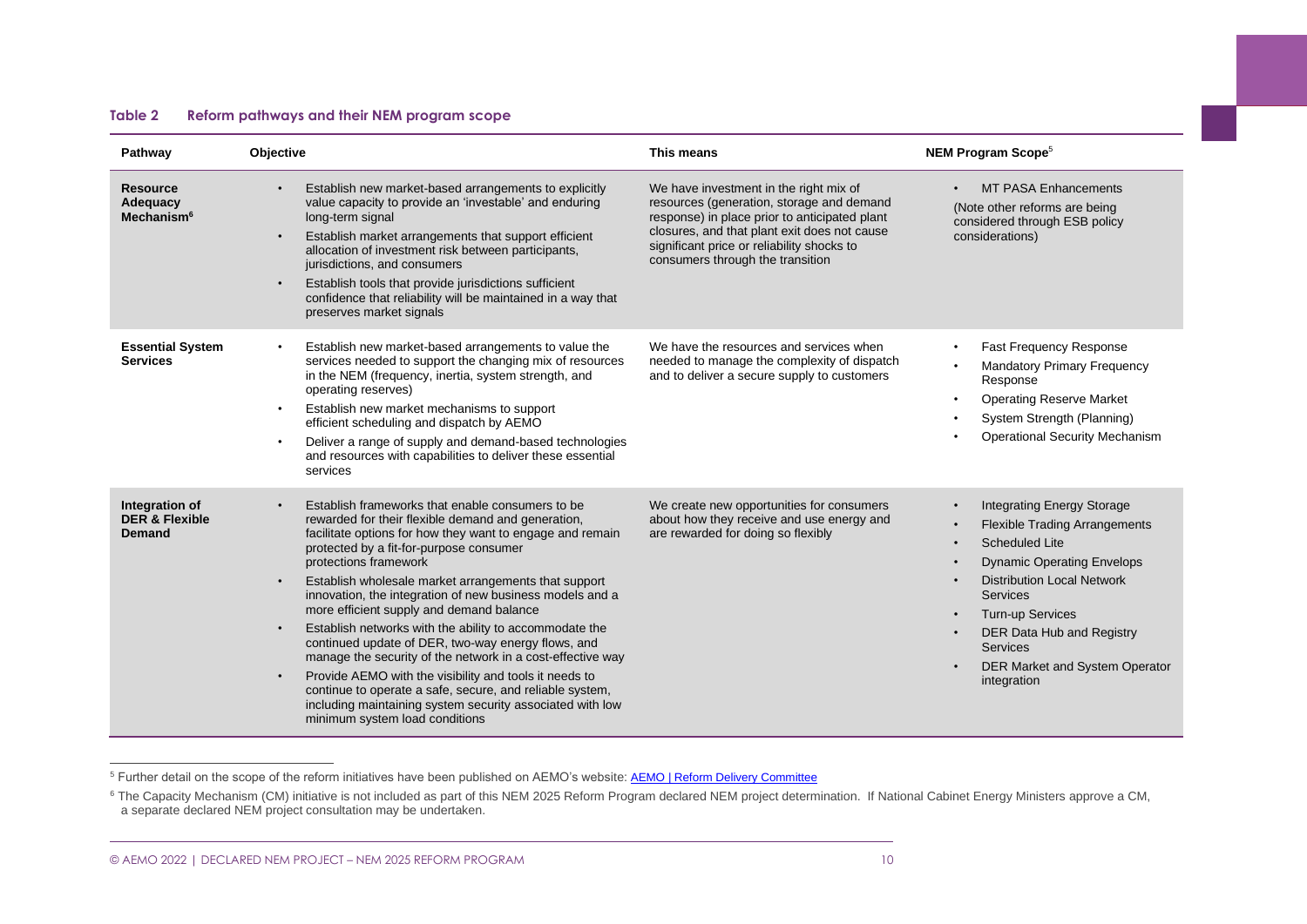| <b>Transmission &amp;</b><br><b>Access</b><br>$\bullet$ | Establish better signals for generators to locate in areas<br>where there is available generation capacity - namely in<br>the REZs<br>Reduced uncertainty for investors, through measures that<br>give rise to more predictable future patterns of congestion.<br>and a more orderly and predictable connections process<br>Establish better use of the network, resulting in more<br>efficient dispatch outcomes and lower costs for<br>consumers<br>Ensure batteries are locating where they are needed most<br>and being paid to operate in ways that benefit the broader<br>system | We have a network to meet future needs.<br>renewable energy zones, and a targeted set<br>of investments that can deliver the energy<br>transition at lower cost | N/A at this time<br>$\bullet$<br>(Note other reforms are being)<br>considered through ESB/AEMC<br>policy/review considerations)                   |
|---------------------------------------------------------|----------------------------------------------------------------------------------------------------------------------------------------------------------------------------------------------------------------------------------------------------------------------------------------------------------------------------------------------------------------------------------------------------------------------------------------------------------------------------------------------------------------------------------------------------------------------------------------|-----------------------------------------------------------------------------------------------------------------------------------------------------------------|---------------------------------------------------------------------------------------------------------------------------------------------------|
| <b>Data Strategy</b>                                    | A framework is established with new guiding policy<br>principles, build capability, forward planning and<br>adaptability and address priority data gaps                                                                                                                                                                                                                                                                                                                                                                                                                                | Varied actors in the market have access to<br>timely data to perform their functions                                                                            | Data Services<br>$\bullet$<br>EV Charging Standing Data<br>Register<br><b>Bill transparency</b><br>$\bullet$<br>Network Transparency<br>$\bullet$ |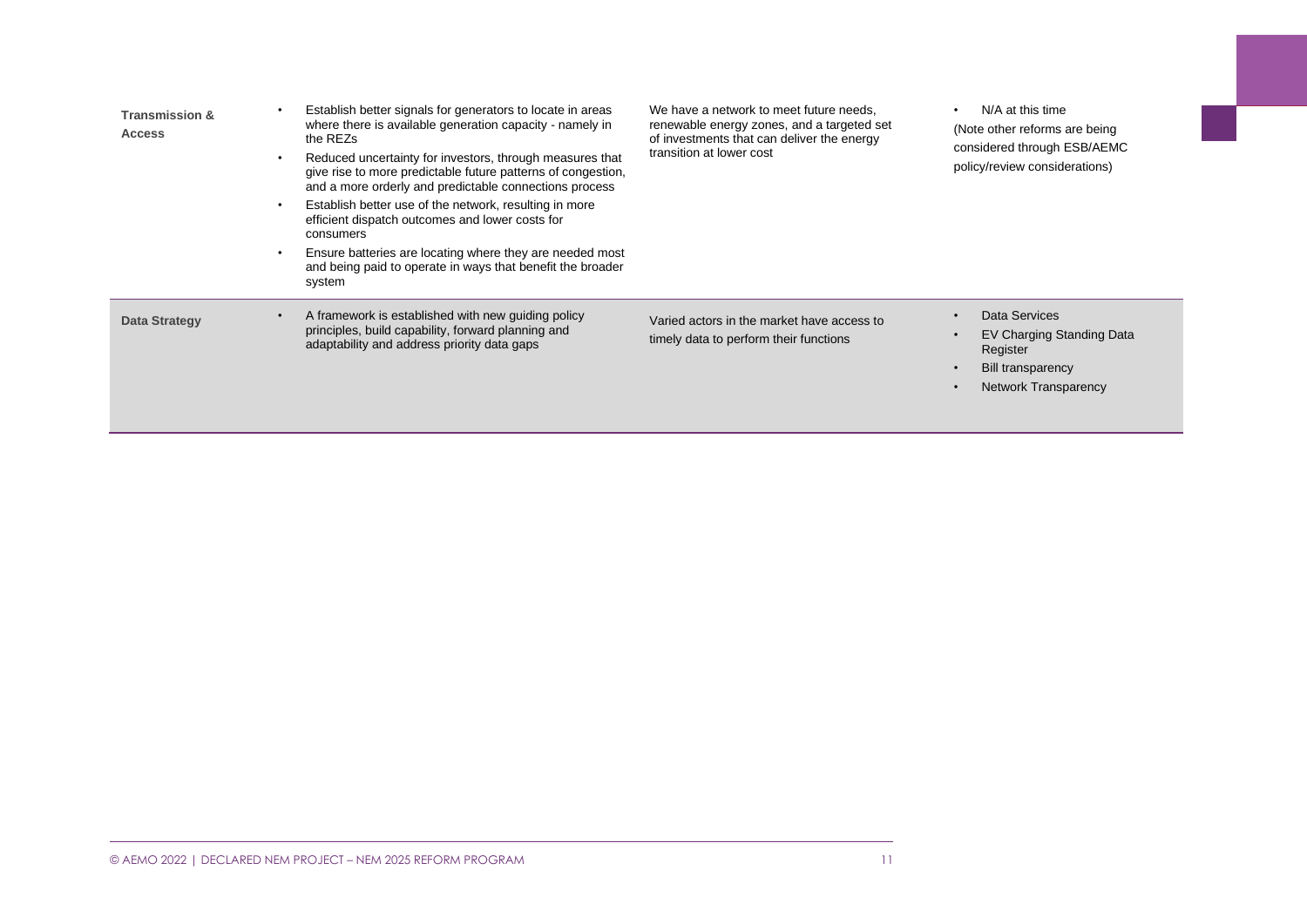<span id="page-11-0"></span>

| Pathway                  | Description                                                                                                                                             | <b>Initiatives</b> |                                   |
|--------------------------|---------------------------------------------------------------------------------------------------------------------------------------------------------|--------------------|-----------------------------------|
|                          |                                                                                                                                                         |                    |                                   |
|                          |                                                                                                                                                         |                    |                                   |
| <b>AEMO Foundational</b> | Foundational dependency work to deliver an uplift to base capability on which<br>reforms are dependent                                                  | $\bullet$          | <b>Identity Access Management</b> |
|                          |                                                                                                                                                         | $\bullet$          | Industry Data Exchange            |
|                          |                                                                                                                                                         | $\bullet$          | <b>Operational Data Store</b>     |
|                          |                                                                                                                                                         | $\bullet$          | <b>Business Rules Engine</b>      |
|                          |                                                                                                                                                         | $\bullet$          | Forecasting Platform Uplift       |
|                          |                                                                                                                                                         | $\bullet$          | <b>SCADA Lite</b>                 |
|                          |                                                                                                                                                         |                    |                                   |
| <b>AEMO Strategic</b>    | Strategic dependency work to effectively futureproof capabilities and scalability<br>of systems thereby avoiding investment in systems that will become | $\bullet$          | Portal Consolidation              |
|                          | end-of-life shortly after the reforms take effect                                                                                                       | $\bullet$          | CoMaStR                           |
|                          |                                                                                                                                                         | $\bullet$          | <b>Dispatch Target State</b>      |
|                          |                                                                                                                                                         | $\bullet$          | <b>Bids / Offers Target State</b> |
|                          |                                                                                                                                                         | $\bullet$          | <b>Constraints Target State</b>   |
|                          |                                                                                                                                                         | $\bullet$          | <b>FRC Target State</b>           |
|                          |                                                                                                                                                         |                    |                                   |

#### **Table 3 Prerequisite reform pathways and their associated initiatives**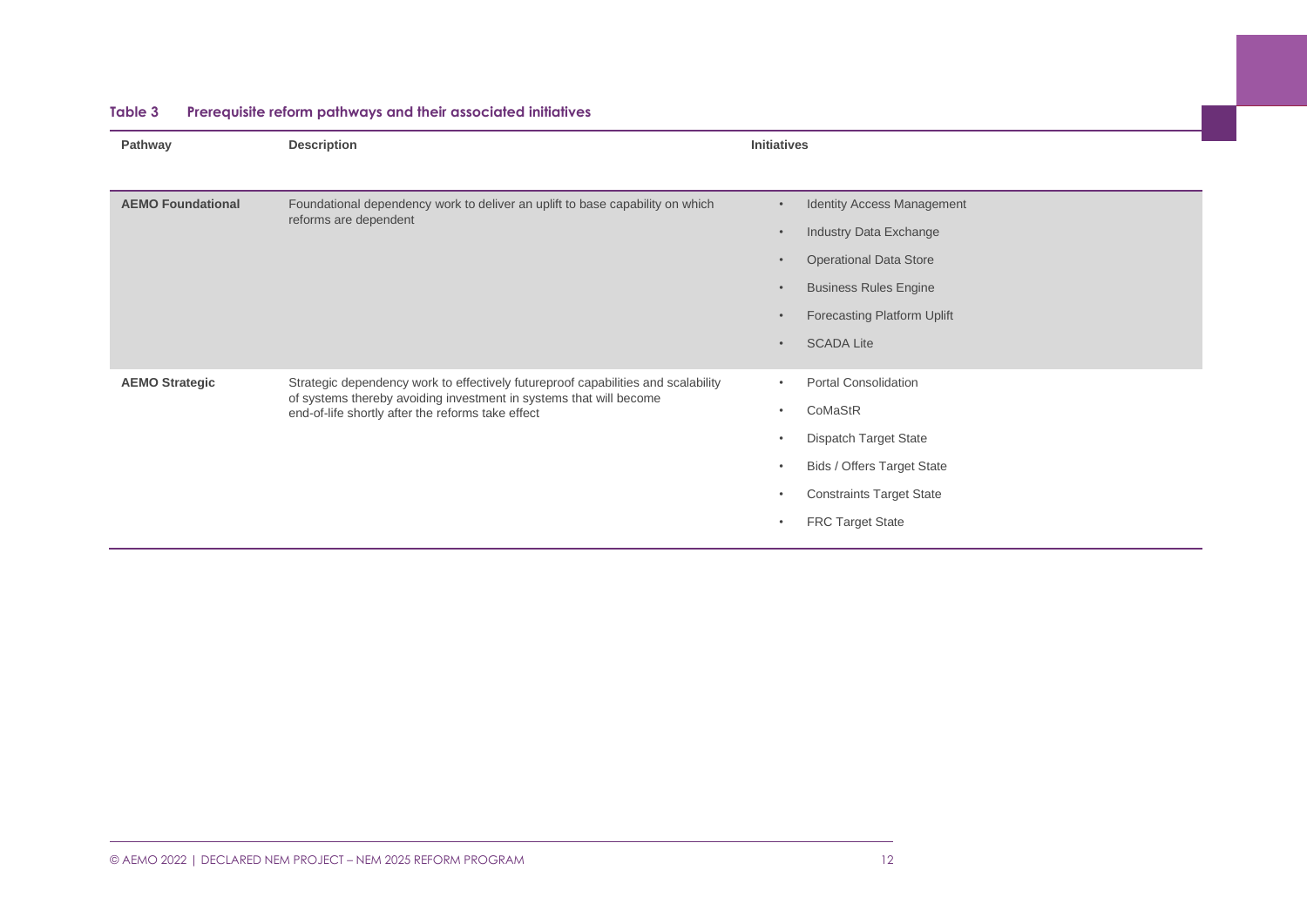## <span id="page-12-0"></span>**3 Discussion**

## <span id="page-12-1"></span>**3.1 Declared NEM project**

Pursuant to clause 2.11.1(ba) of the NER, AEMO may determine any of the following projects to be a declared NEM project:

- a major reform or development (including an anticipated reform or development) of the market; or
- a major change (including an anticipated change) to a function, responsibility, obligation or power of AEMO under the Rules; or
- a major change (including an anticipated change) to any of the computer software or systems that AEMO uses in the performance of any of its functions, responsibilities, obligations or powers under the Rules.

AEMO may determine a project to be a declared NEM project if the project meets any of these requirements.

The NER does not define 'major reform or development' or a 'major change' for the purpose of clause 2.11.1(ba) of the NER.

This paper considers whether the NEM 2025 Reform Program would meet any of these requirements to be a declared NEM project, including consideration of the cost of the NEM 2025 Reform Program, the extent of the NEM 2025 Reform Program changes to the Rules, procedures, processes and systems and the impact on AEMO and participants.

As noted above, this consultation does not consider the actual fee structure for recovery of the costs of the project, the Registered Participants that will be charged the fee or when that fee will be paid and therefore, AEMO has not considered matters that are relevant to determining those issues in this paper such as the participants that benefit from the NEM 2025 Reform Program.

If the NEM 2025 Reform Program is not determined to be a declared NEM project, the costs of the NEM 2025 Reform Program will not be recovered by an additional fee structure specifically for the NEM 2025 Reform Program but will be recovered by AEMO in accordance with the current general Participant fee structure determined by AEMO for electricity markets from 1 July 2021 to 30 June 2026 and further general Participant fee structures determined by AEMO.

### **3.1.1 A major reform or development (including an anticipated reform or development) of the market**

The ESB reforms propose to change a number of technical, market and regulatory frameworks to better support and enable the energy transition. The reforms look to address:

- A system once dominated by centralised coal- and gas-fired thermal generation to a system comprised of a diverse portfolio of behind-the-meter and grid-scale inverter-based energy resources as well as a more flexible demand side.
	- This is leading to a reduction in inertia which presents operational challenges associated with maintaining a secure power system and controlling system frequency following contingency events.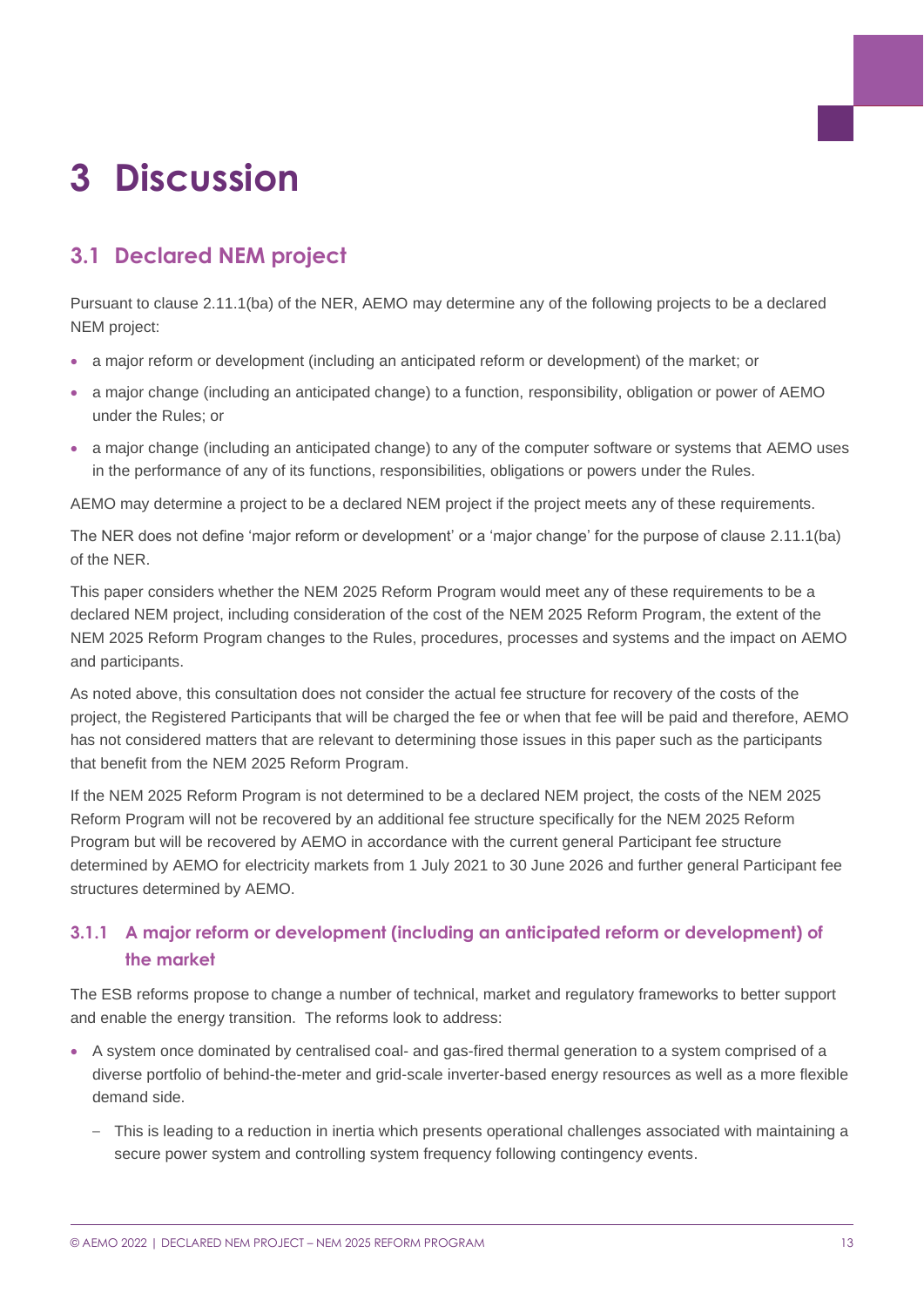- Current system security and operational experience is also being tested as historically synchronous generators supplied essential system services as a by-product of energy, while new non-synchronous generators do not automatically provide these services.
- Higher proportion of loads, aggregated DER and small generators that are active and respond to wholesale market prices are not visible to the system operator and therefore reduce operational oversight and market efficiency.
- Plant operating regimes whereby owners of legacy thermal generation seek to reduce their overheads if low wholesale prices are expected.
	- This can include mothballing of units for prolonged periods of time and/or seasonal shutdowns or cyclical running regimes, for example, weekday/weekend, day/night.
- The need for a high aggregate level of frequency responsiveness (for optimal frequency control outcomes) as there is an increase in price-driven movement in both generation and load, and as the supply mix continues to become increasingly decentralised, inverter-based, and variable.
- Growing forecast uncertainty and variability in net demand over timescales of minutes to hours which results in an increase in lack-of-reserve occurrences as participant behaviour is not always responding to reduce system risk, thereby requiring AEMO intervention.
- Increased demand for system strength as coal- or gas-fired generators retire from the market or operate less frequently, combined with an increase in inverter-based resources such as wind, solar and batteries into the NEM.
	- The current frameworks have been reactive and slow to provide the necessary levels of system strength, leading to deficiencies in this essential service. This has required AEMO to intervene and displace inverterbased resources (IBR) by directing more expensive thermal generation which results in increased costs for consumers.
- An increasing role of energy storage as the shift to a net zero system with very high proportions of variable renewable energy occurs in order to firm up the expanding volume of renewable energy and deliver the growing need for critical system security services as thermal generators retire.
	- The current regulatory framework does not facilitate this shift.
- Increasing need for customers to access competitive products and services for DER, and for DER to be more able to actively participate in the market.
	- Barriers that prevent customers obtaining additional retail arrangements for DER, enabling competition and active management of DER need to be removed or reduced so that customers can be rewarded for providing flexible demand and generation.
- Minimum system load and increased local congestion is driving the need for dynamic limits (rather than static limits) to better manage such issues across the power system.
- Large scale penetrations of DER require greater visibility of local network constraints so that they could be utilised by networks to defer or displace network augmentations, and assist them in actively managing power flows on their networks, or even trading local services between regions.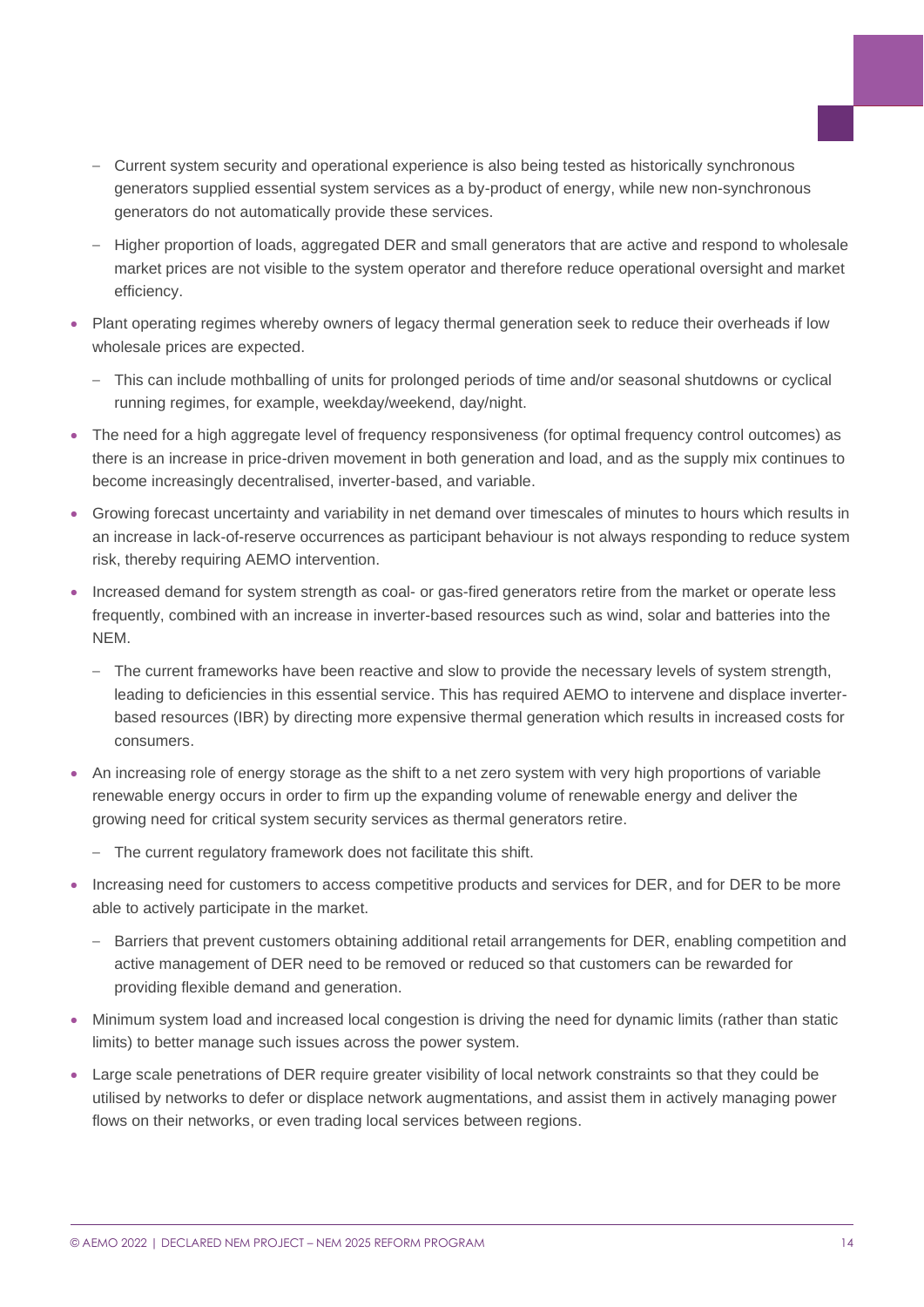- The potential for the entire NEM demand to be met with distribution connected resources means that there is a greater need for AEMO, transmission networks operators and distribution system operators (DSOs) to be able to collaborate and communicate in a greater capacity to maintain power system security at such times.
- Lack of market-based measures or incentives for load to respond to low or negative price signals during times of abundant variable renewable energy, which is correlated to periods of minimum system load.

In order to adapt to the above changes occurring in the NEM environment, the regulatory and market frameworks must support the needs of the energy transition. The NEM 2025 Reform Program will identify and implement changes required to the frameworks, for example integrating DER and flexible demand effectively to unlock the value of these resources and to allow consumers to benefit from rapidly changing technologies as well as unbundling essential system services so that clear signals for timely and efficient investment are provided.

#### **Question 1**

Do you consider the NEM 2025 Reform Program is a major reform or development of the NEM?

### **3.1.2 A major change (including an anticipated change) to a function, responsibility, obligation or power of AEMO under the Rules**

AEMO's primary role is to perform the functions and exercise the powers given to us under national and Western Australian electricity and gas laws. The functions seek to promote the efficient investment in, and efficient operation and use of, gas and electricity for the long-term interests of Australian consumers in relation to price, quality, safety, reliability and security, which translates to the following areas of responsibility:

- Maintain secure electricity and gas systems.
- Manage electricity and gas markets.
- Lead the design of Australia's future energy system.

While AEMO's areas of responsibilities will not change, there are some NEM 2025 Reform Program initiatives across the reforms that are likely to lead to additional or extended functions and obligations for AEMO. For example:

- Essential System Services AEMO will play a central role in managing new markets / mechanisms including Fast Frequency Response, Operating Reserves and Operational Security Mechanisms. These new markets / mechanisms will directly impact AEMO's business as usual activities in managing the operation of the power system and require changes to or development of new systems and processes.
- Integrated DER and Flexible Demand While AEMO will not be at the centre of these reform initiatives, the outcomes (e.g. additional visibility in relation to operation of DER and their technical capabilities) may necessitate amendments to AEMO systems or processes (i.e. registration, ST PASA processes, demand forecasting systems/processes, control room displays and tools) as well as updates to corresponding procedures and guidelines. These initiatives will require greater collaboration between AEMO and DNSPs in order to maintain ongoing power system security, and open up markets further to retailers, aggregators and new business models.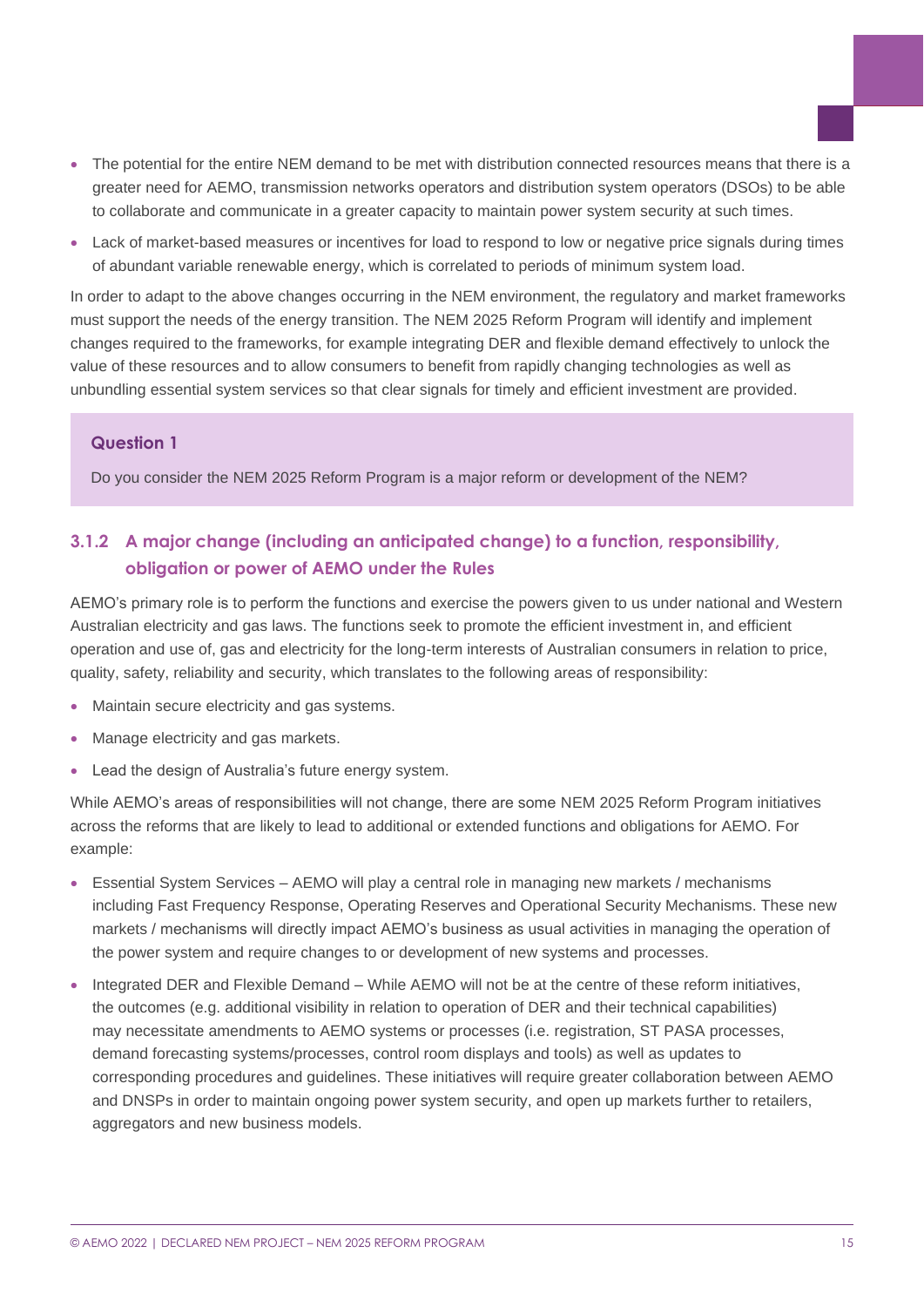• Data strategy – There are a number of initiatives that will either extend the data sets AEMO has access to in order to better operate the transitioning system and markets, or may require AEMO to provide access to data services to Market Participants and other actors in the energy eco-system.

Additionally, while AEMO is not involved in the definition of distribution local services, scheduling or settlement of local services, it is likely to require visibility of scheduled local services at an aggregated level as the trade of local services grows in scale. Visibility requirements may in turn include amendments to AEMO systems processes (i.e. registration, ST PASA processes, demand forecasting systems/processes, control room displays and tools) as well as updates to corresponding procedures and guidelines.

Further, with the increase in potential times the entire NEM demand could be met with distribution connected resources, collaboration between AEMO and DNSPs will need to increase in order to maintain power system security. This includes understanding the DER operational tools/capabilities that will be required for each party to fulfill their respective roles in the future, and how those tools/capabilities will need to interact to maintain local and overall power system security.

#### **Question 2**

Do you consider the NEM 2025 Reform Program is a major change to AEMO's function, responsibility, obligation and power under the NER?

### **3.1.3 A major change (including an anticipated change) to any of the computer software or systems that AEMO uses in the performance of any of its functions, responsibilities, obligations or powers under the Rules**

Changes to both business and IT systems are a critical enabler in the NEM 2025 Reform Program. AEMO has undertaken a preliminary impact assessment on its IT systems and business processes to understand where changes may be required in order to implement the reform initiatives effectively. This heatmap assessment<sup>7</sup> concluded that a large number of AEMO business processes and systems will be impacted to implement the functional changes as a result of the various reform initiatives and also highlighted the critical touch points for AEMO and participant systems and aids in the consideration of alternative groupings and pathways. Specifically, the heatmap assessment identified:

- Functional relationships across NEM 2025 reform initiatives, that is those system, process, policy, trial and deadline relationships
- Significance of the functional impacts from the NEM 2025 reform initiatives
- Significance of the functional impacts from AEMO's own strategic and foundational initiatives

Business processes and systems that will be impacted include:

• AEMO operational tools and interfaces including the PD/ST PASA system and models, MT PASA system and models including the Participant Markets Portal, Demand forecasting systems/processes, other control room displays and tools, including the development or update of at least 220 Application Programming Interfaces (APIs)

<sup>&</sup>lt;sup>7</sup> See Appendix A1 for more detail

<sup>©</sup> AEMO 2022 | DECLARED NEM PROJECT – NEM 2025 REFORM PROGRAM 16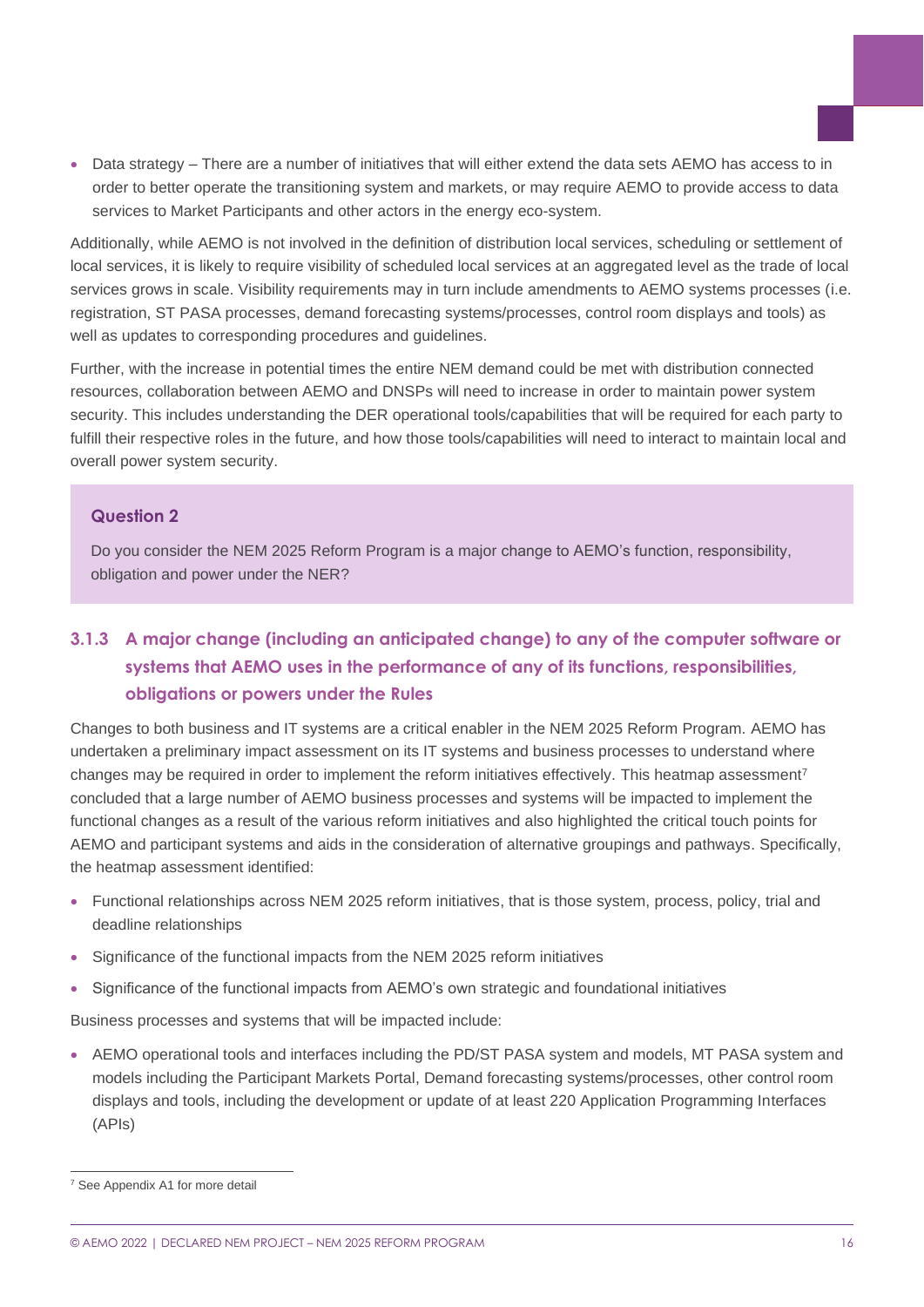- AEMO and Participant ancillary services systems and models (such as FCAS, MASS and Causer Pays systems)
- Bidding interfaces and reports including NEMDE, EMMS, Metering and Settlement Systems (including billing and prudential systems)
- AEMO Registrations process

Details of the specific IT system and business process changes resulting from the NEM 2025 Reform Program will be identified as the NEM2025 Implementation Roadmap is developed and finalised with stakeholders, and also as initiatives progress through the various stages of their own design or development, for example through the AEMC's rule change request process. Current information on the changes required can be found in presentations published on AEMO's Reform Delivery Committee website<sup>8</sup>.

Initial cost estimates for the NEM 2025 Reform Program are in the order of \$250 million-\$330 million implementation costs (excluding the capacity mechanism, congestion management mechanism, and operating expenditure costs) with an additional \$9 million-\$18 million for the Data Strategy initiatives. These estimates are currently being reviewed in light of additional information on the scope of the initiatives together with the development of the NEM2025 Implementation Roadmap.

#### **Question 3**

Do you consider the NEM 2025 Reform Program is a major change to the computer software or systems that AEMO uses in the performance of AEMO's functions, responsibilities, obligations and powers under the NER?

Submissions on these matters per must be made in accordance with the Notice of First Stage of Consultation published with this paper via email to [kevin.ly@aemo.com.au](mailto:kevin.ly@aemo.com.au) by 5.00 pm (AEST) on 15 June 2022.

**[AEMO | Reform Delivery Committee](https://www.aemo.com.au/consultations/industry-forums-and-working-groups/list-of-industry-forums-and-working-groups/reform-delivery-committee)** 

<sup>©</sup> AEMO 2022 | DECLARED NEM PROJECT – NEM 2025 REFORM PROGRAM 17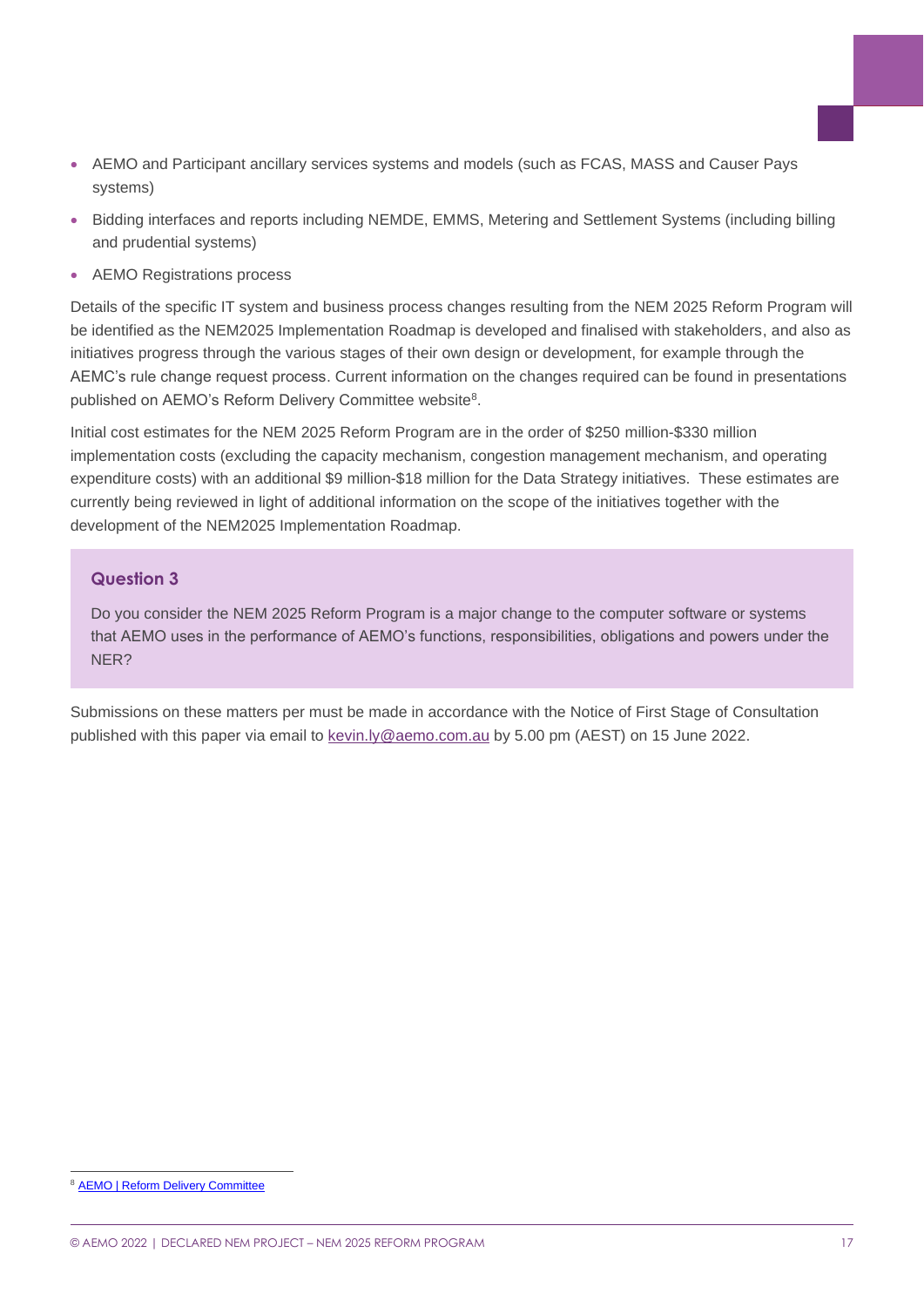## **A1. AEMO's Functional Relationship Heatmap Assessment**

### **A1.1 NEM 2025 Reform Initiatives**

<span id="page-17-1"></span><span id="page-17-0"></span>

|                                | <b>MT PASA</b> | <b>FFR</b> | <b>IES</b> | UCS+SSM | Mandatory<br><b>PFR</b> | Operating<br>Reserves | <b>FTA (M2)</b> | Scheduled<br>Lite | <b>DOE</b> | <b>DLNS</b> | Turn-up<br><b>Services</b> | Platform &<br>Registry | Market &<br>System |
|--------------------------------|----------------|------------|------------|---------|-------------------------|-----------------------|-----------------|-------------------|------------|-------------|----------------------------|------------------------|--------------------|
| <b>MT PASA</b>                 |                |            |            |         |                         |                       |                 |                   |            |             |                            |                        |                    |
| <b>FFR</b>                     |                |            | SP, D      | SP.     |                         | <b>SP</b>             |                 |                   |            |             |                            |                        |                    |
| IES.                           |                | SP, D      |            | SP.     |                         | SP                    | SP, D           | SP.               |            |             |                            |                        |                    |
| UCS+SSM                        |                | <b>SP</b>  | <b>SP</b>  |         |                         | SP, P                 |                 | SP, P             |            |             |                            |                        |                    |
| Mandatory<br>PFR               |                |            |            |         |                         |                       |                 |                   |            |             |                            |                        |                    |
| Operating<br>Reserves          |                | SP         | SP.        | SP, P   |                         |                       |                 | SP.               |            |             |                            |                        |                    |
| <b>FTA (M2)</b>                |                |            |            |         |                         |                       |                 |                   |            |             |                            |                        |                    |
| Scheduled<br>List <sub>e</sub> |                |            | SP.        | SP, P   |                         | SP.                   |                 |                   | SP.T       | SP.T        | SP, T                      | <b>SP</b>              | SP, P              |
| <b>DOE</b>                     |                |            |            |         |                         |                       | SP, P           | SP, T             |            | SP, T       | <b>SP</b>                  | SP, P                  | SP, P              |
| <b>DLNS</b>                    |                |            |            |         |                         |                       |                 | SP, T             | SP, T      |             | SP.                        | SP.                    | SP, P              |
| Turn-up<br>Services            |                |            |            |         |                         |                       |                 | SP, T             | SP, T      | SP, T       |                            | <b>SP</b>              | SP, P              |
| Platform &<br>Registry         |                |            |            |         |                         |                       |                 | SP.               | SP, P      | SP.         | <b>SP</b>                  |                        | SP, P              |
| M&S<br>integration             |                |            |            |         |                         |                       |                 | SP, P             | SP, P      | SP, P       | SP, P                      | SP, P                  |                    |
|                                |                |            |            |         |                         |                       |                 |                   |            |             |                            |                        |                    |

Key:  $SP = System$  or Process,  $D = Deadline$ ,  $T = Trails$ ,  $P = Policy$ 

Heatmap:

SP.T

SP.D

Same

initiative

SP, P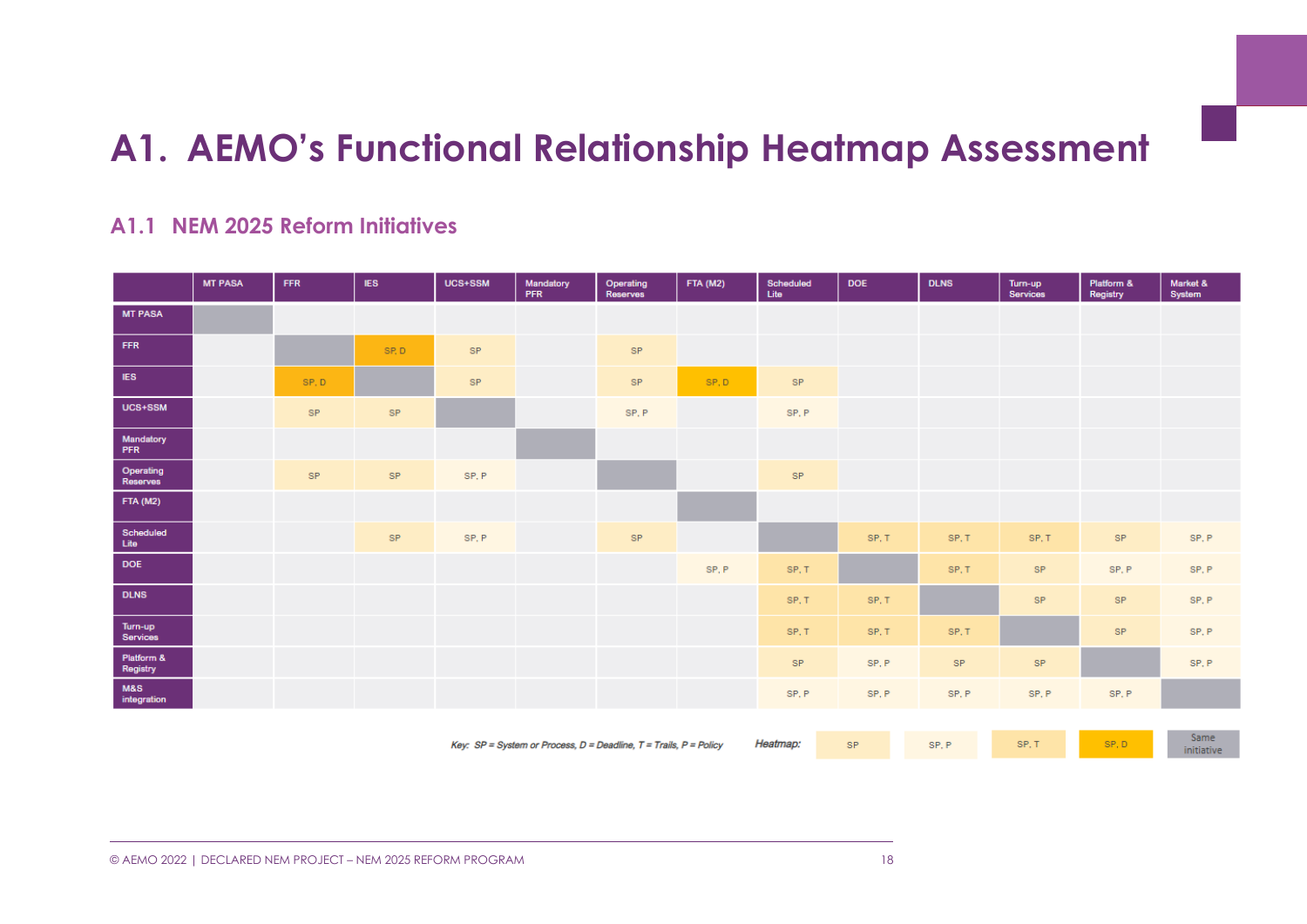|                                         | <b>MT PASA</b> | <b>FFR</b> | <b>IES</b> | UCS+SSM | Mandatory<br>PFR | Operating<br>Reserves | <b>FTA (M2)</b> | Scheduled<br>Lite | <b>DOE</b> | <b>DLNS</b> | Turn-up<br>Services | Platform &<br>Registry | Market &<br>System |
|-----------------------------------------|----------------|------------|------------|---------|------------------|-----------------------|-----------------|-------------------|------------|-------------|---------------------|------------------------|--------------------|
| Registration                            |                |            |            |         |                  |                       |                 |                   |            |             |                     |                        |                    |
| Offers                                  |                |            |            |         |                  |                       |                 |                   |            |             |                     |                        |                    |
| Dispatch                                |                |            |            |         |                  |                       |                 |                   |            |             |                     |                        |                    |
| Constraints                             |                |            |            |         |                  |                       |                 |                   |            |             |                     |                        |                    |
| PASA                                    |                |            |            |         |                  |                       |                 |                   |            |             |                     |                        |                    |
| Settlements,<br>Billing,<br>Roudeotiala |                |            |            |         |                  |                       |                 |                   |            |             |                     |                        |                    |
| Causer Pays                             |                |            |            |         |                  |                       |                 |                   |            |             |                     |                        |                    |
| <b>Control Room</b><br>Tools            |                |            |            |         |                  |                       |                 |                   |            |             |                     |                        |                    |
| <b>CATS</b>                             |                |            |            |         |                  |                       |                 |                   |            |             |                     |                        |                    |
| $\mathsf{RMDM}$                         |                |            |            |         |                  |                       |                 |                   |            |             |                     |                        |                    |
| <b>DER</b>                              |                |            |            |         |                  |                       |                 |                   |            |             |                     |                        |                    |

|      | No impact | Low impact | Medium | Hıqh   | Significant |
|------|-----------|------------|--------|--------|-------------|
| Key: |           |            | impact | impact | umpact.     |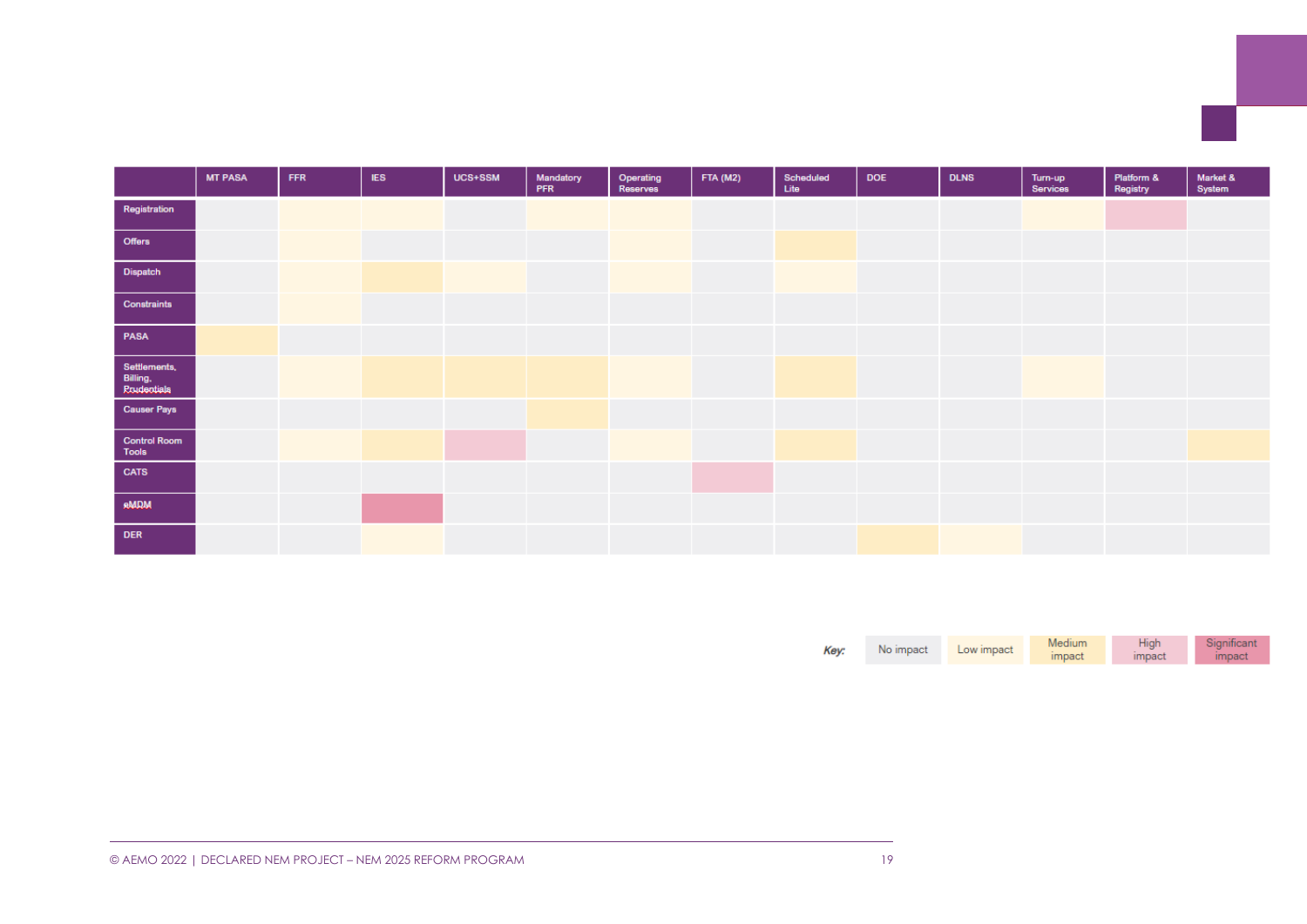## **A1.2 Foundational and Strategic Initiatives**

<span id="page-19-0"></span>

|                                        | Portal<br>Consolidation | COMBSIB | <b>Identify &amp;</b><br><b>ACCESS</b><br>Management | Industry Data<br>Exchange         | Enterprise<br>Authentication<br>Authorisation | Business<br><b>Rules Engine</b> | Forecasting<br>Platform Uplift    | Operational<br><b>Decision</b><br><b>Making Tools</b> | Operational<br>Data Store | <b>SCADA Lite</b>                 | ST PASA<br>Replacement | <b>Dispatch</b><br><b>Target State</b> | <b>Bids/Offers</b><br>Target State | Constraints<br><b>Target State</b> | <b>FRC</b> |
|----------------------------------------|-------------------------|---------|------------------------------------------------------|-----------------------------------|-----------------------------------------------|---------------------------------|-----------------------------------|-------------------------------------------------------|---------------------------|-----------------------------------|------------------------|----------------------------------------|------------------------------------|------------------------------------|------------|
| Registration                           |                         |         |                                                      |                                   |                                               |                                 |                                   |                                                       |                           |                                   |                        |                                        |                                    |                                    |            |
| Offers                                 |                         |         |                                                      |                                   |                                               |                                 |                                   |                                                       |                           |                                   |                        |                                        |                                    |                                    |            |
| Dispatch                               |                         |         |                                                      |                                   |                                               |                                 |                                   |                                                       |                           |                                   |                        |                                        |                                    |                                    |            |
| Constraints                            |                         |         |                                                      |                                   |                                               |                                 |                                   |                                                       |                           |                                   |                        |                                        |                                    |                                    |            |
| PASA                                   |                         |         |                                                      |                                   |                                               |                                 |                                   |                                                       |                           |                                   |                        |                                        |                                    |                                    |            |
| Settlements<br>Billing,<br>Roudentials |                         |         | Digital<br>Enabling<br>Capability                    | Digital<br>Enabling<br>Capability | Digital<br>Enabling<br>Capability             |                                 | Digital<br>Enabling<br>Capability |                                                       |                           | Digital<br>Enabling<br>Capability |                        |                                        |                                    |                                    |            |
| Causer<br>Pays                         |                         |         |                                                      |                                   |                                               |                                 |                                   |                                                       |                           |                                   |                        |                                        |                                    |                                    |            |
| Control<br><b>Room Tools</b>           |                         |         |                                                      |                                   |                                               |                                 |                                   |                                                       |                           |                                   |                        |                                        |                                    |                                    |            |
| <b>CATS</b>                            |                         |         |                                                      |                                   |                                               |                                 |                                   |                                                       |                           |                                   |                        |                                        |                                    |                                    |            |
| <b>RAIDM</b>                           |                         |         |                                                      |                                   |                                               |                                 |                                   |                                                       |                           |                                   |                        |                                        |                                    |                                    |            |
| <b>DER</b>                             |                         |         |                                                      |                                   |                                               |                                 |                                   |                                                       |                           |                                   |                        |                                        |                                    |                                    |            |

| Key: | No impact | Low impact | Medium | High   | Significant |
|------|-----------|------------|--------|--------|-------------|
|      |           |            | impact | impact | impact      |